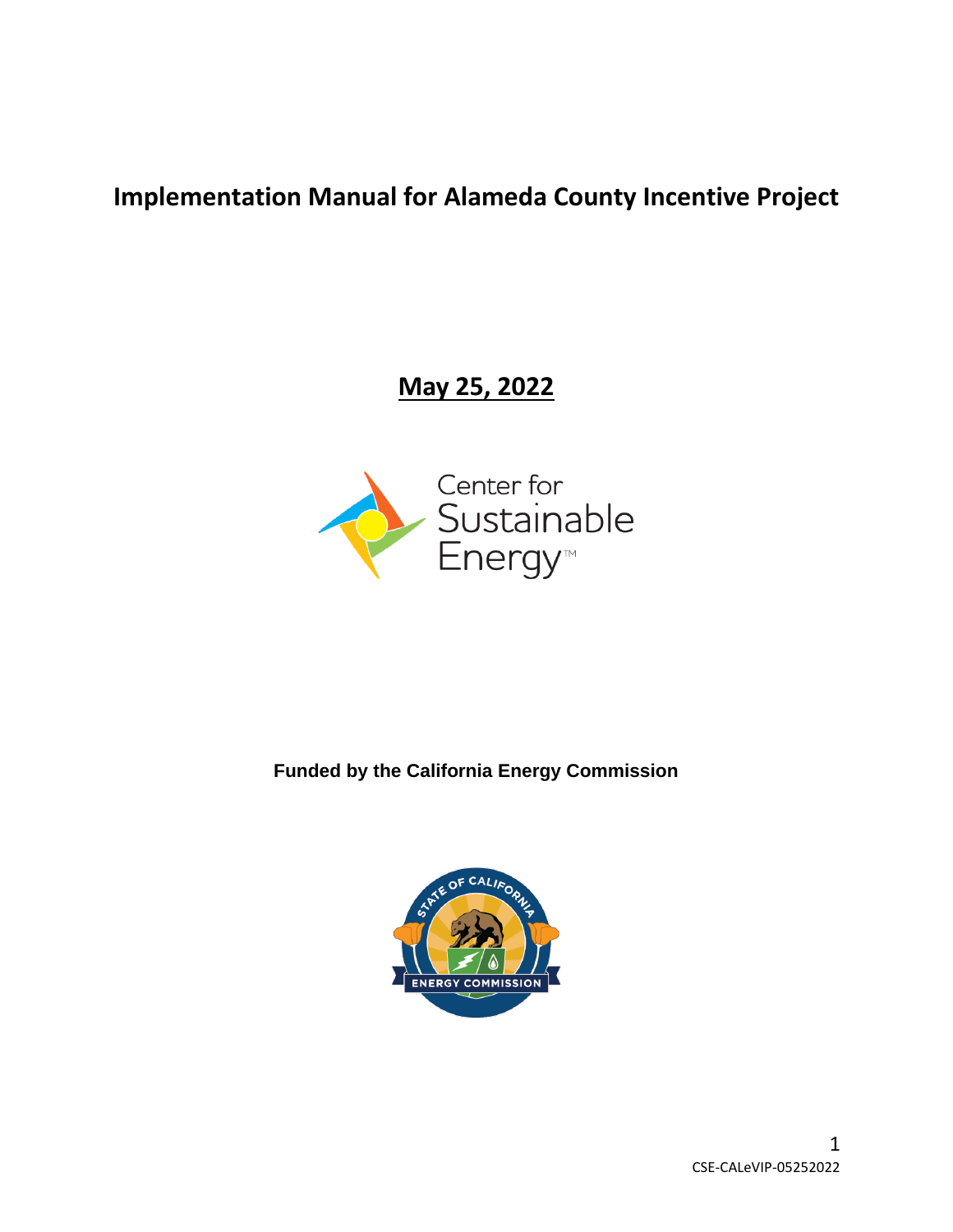This page intentionally blank.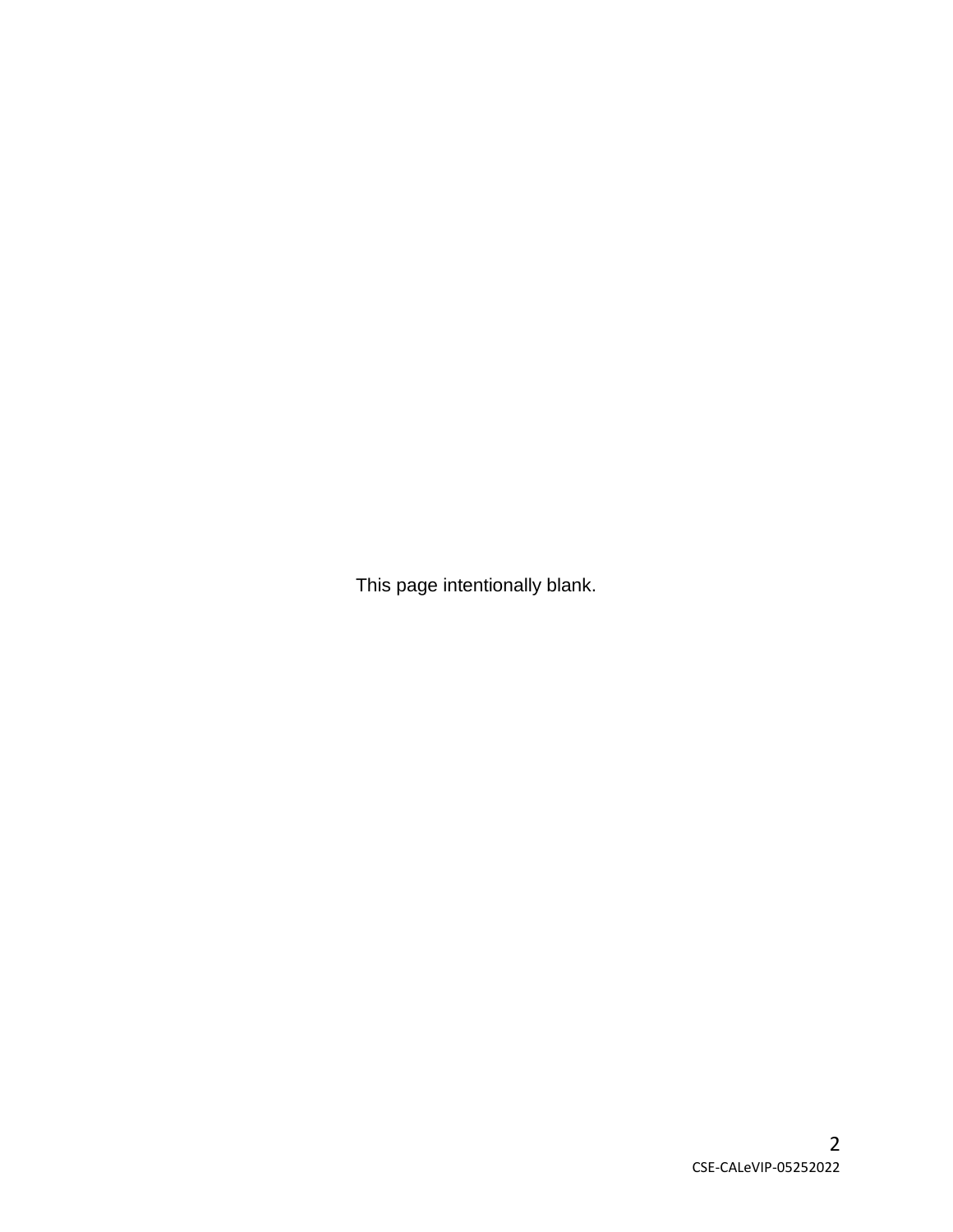### **Table of Contents** Implementation Manual for the Alameda County Incentive Project

| 4. Application Process: DC Fast Charging and Combination Applications 24 |  |
|--------------------------------------------------------------------------|--|
|                                                                          |  |
|                                                                          |  |
|                                                                          |  |
|                                                                          |  |
|                                                                          |  |
|                                                                          |  |
|                                                                          |  |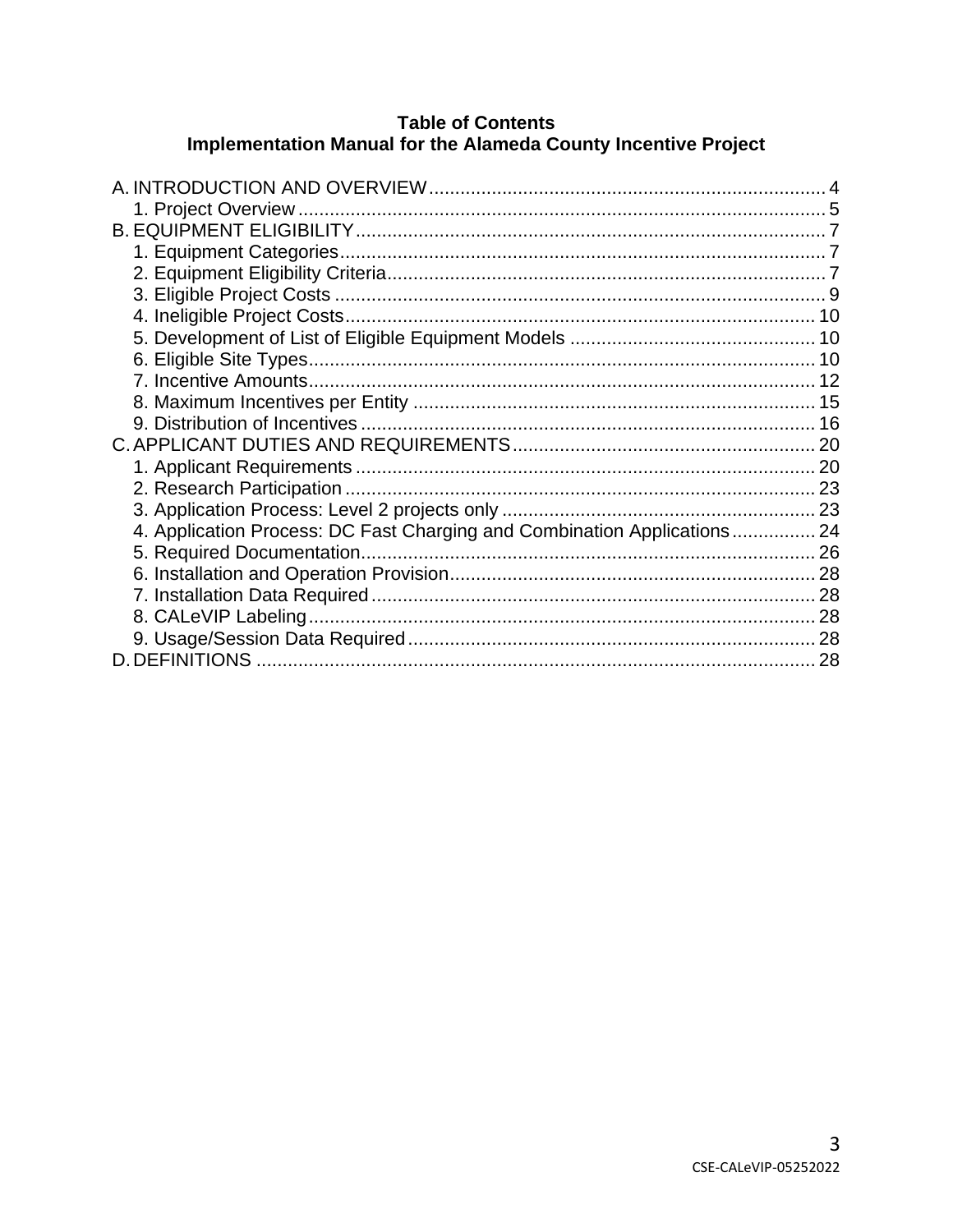### <span id="page-3-0"></span>**A. INTRODUCTION AND OVERVIEW**

In March 2012, Governor Edmund G. Brown Jr issued Executive Order B-16-2012 to help accelerate the market for zero-emission vehicles (ZEVs) in California and set a long-term goal of reaching 1.5 million zero emission vehicles on California's roadways by 2025. The executive order established milestones for three periods:

- By 2015, California's major metropolitan areas will be able to accommodate zero emission vehicles through infrastructure plans.
- By 2020, California's zero-emission vehicle infrastructure will be able to support up to 1 million vehicles.
- By 2025, 1.5 million zero emission vehicles will be on California's roadways with easy access to infrastructure.

In 2018, Governor Brown issued Executive Order B-48-18 directing all state entities to work with the private sector and all appropriate levels of government to reach a goal of 5 million ZEVs on California roads by 2030.

These milestones require mechanisms to install electric vehicle (EV) charging infrastructure quickly and effectively.

In April 2017, the California Energy Commission (Energy Commission) approved a block grant recipient, the Center for Sustainable Energy (CSE), to design and implement electric vehicle charger incentive projects throughout California. CSE was selected as the recipient after achieving the highest score in the Energy Commission's competitive grant solicitation, Grant Funding Opportunity 16-603. The Alameda County Incentive Project (Project) is the twelfth incentive project launching under the California Electric Vehicle Infrastructure Project (CALeVIP), following the South Central Coast Incentive Project.

The Project encourages and accelerates easy access to zero-emission vehicle infrastructure by offering incentives for the purchase and installation of eligible public EV chargers. The Project provides incentives to qualified sites for the purchase and installation of eligible EV charging infrastructure equipment. The Project benefits the citizens of California by providing air pollution emission reductions through the provision of adequate infrastructure in Alameda County to support plug-in electric vehicle growth through 2025. CSE implements the Project through a partnership with the Energy Commission.

The Project Requirements identify criteria for applicant and site eligibility. The Project Implementation Manual provides necessary definitions, explanations and processes associated with those minimum requirements. The Implementation Manual may be periodically updated as needed to clarify Project requirements and improve Project effectiveness. The Implementation Manual, including any updates, will be posted on the Project webpage at [calevip.org/incentive-project/alameda-county.](https://calevip.org/incentive-project/alameda-county)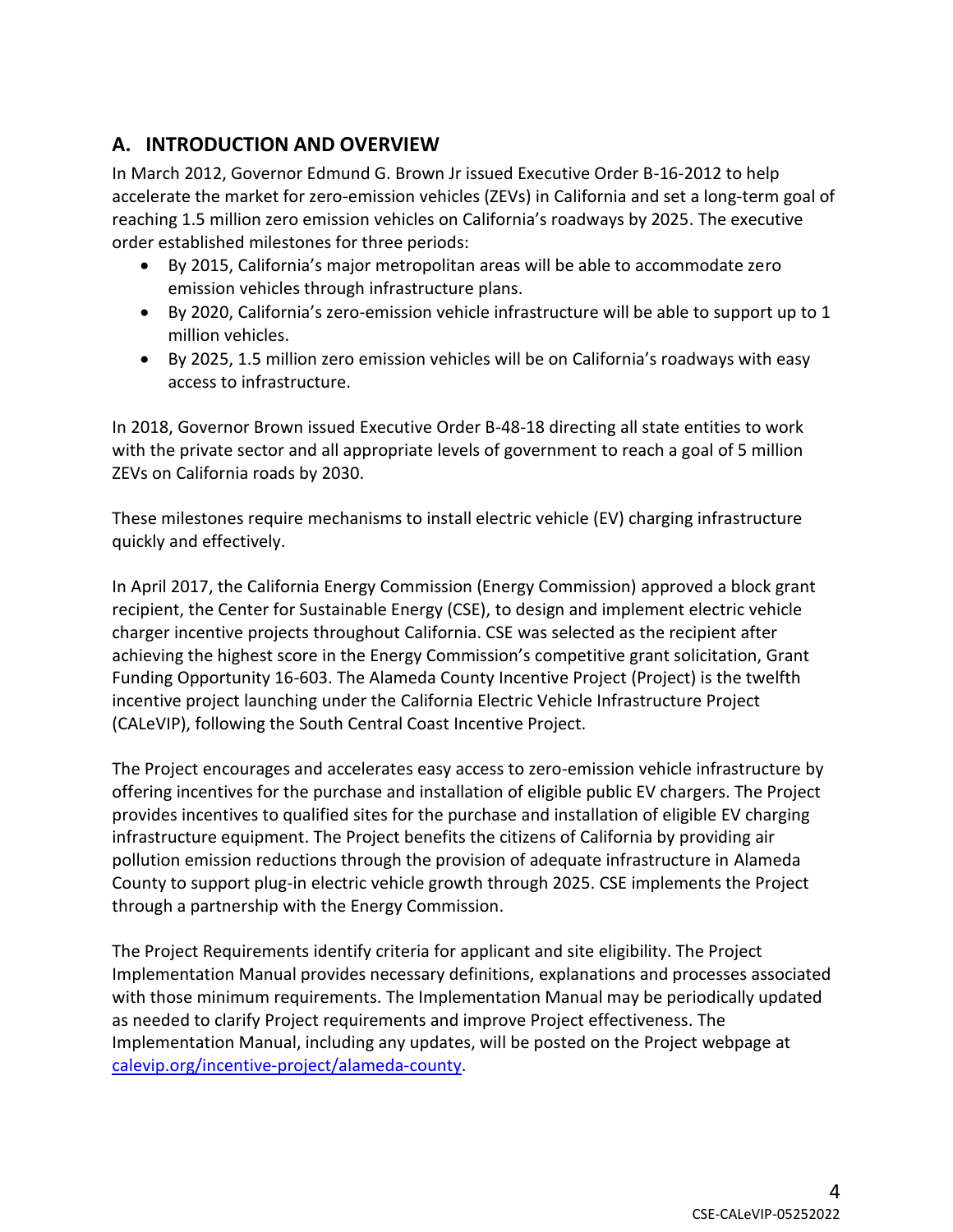**Note to Applicants**: At the time of application submittal, the most current Project Implementation Manual available, as well as the Project Requirements agreed to by the applicant, will apply.

This document constitutes the Implementation Manual for the Project. Definitions of key Project parameters can be found in Section D of this manual.

### <span id="page-4-0"></span>**1. Project Overview**

The Project provides financial incentives for the installation of new Level 2 (L2) and DC fast charger (DCFC) installations in public or private shared-use locations in Alameda County.

In Alameda county, the Project will dedicate 50% of funding for each equipment type, DCFC and L2 chargers, to disadvantaged communities (DACs) and low-income communities (LICs). For the purposes of the Project, DACs are identified by the California Environmental Protection Agency (CalEPA) as the top [25% most impacted census tracts](https://webmaps.arb.ca.gov/PriorityPopulations/) in [CalEnviroScreen](https://oehha.ca.gov/calenviroscreen/report/calenviroscreen-30) 3.0 - a screening tool used to help identify communities disproportionally burdened by multiple sources of pollution and with population characteristics that make them more sensitive to pollution. For purposes of the Project, low-income communities are defined as the census tracts, respectively, that are either at or below 80 percent of the statewide median income, or at or below the threshold designated as low-income by the California Department of Housing and Community Development's (HCD) 2016 State [Income](http://www.hcd.ca.gov/grants-funding/income-limits/state-and-federal-income-limits/docs/inc2k16.pdf) Limits.

Additionally, in Alameda County, the Project will dedicate 50% of DCFC funding available to multi-unit dwelling hotspots (MUD Hotspots). This requirement is enforced by technology type (DCFC). For the purposes of the Project, MUD Hotspots are defined as a square mile with a higher density of multifamily properties (5+ units) than in other areas of a community. Applicants can see whether they're located in a MUD Hotspot by visiting this link: [MUD Hotpot](https://www.google.com/maps/d/edit?mid=1IiJxkT5Rgg7wdcTRpOxplX6f0-tJjuEQ&usp=sharing)  [Interactive Map](https://www.google.com/maps/d/edit?mid=1IiJxkT5Rgg7wdcTRpOxplX6f0-tJjuEQ&usp=sharing)

The Project allows sites to apply for incentives for L2, DCFC and combination applications. Combination applications are defined as a project applying for incentives for a combination of L2 and DCFC chargers at a single site. The Project coordinates with simultaneous regional EV infrastructure incentive projects to ensure that all Project goals are met and to avoid eligibility limitations for potential applicants. Eligible incentive amounts are included in Section B of this Implementation Manual.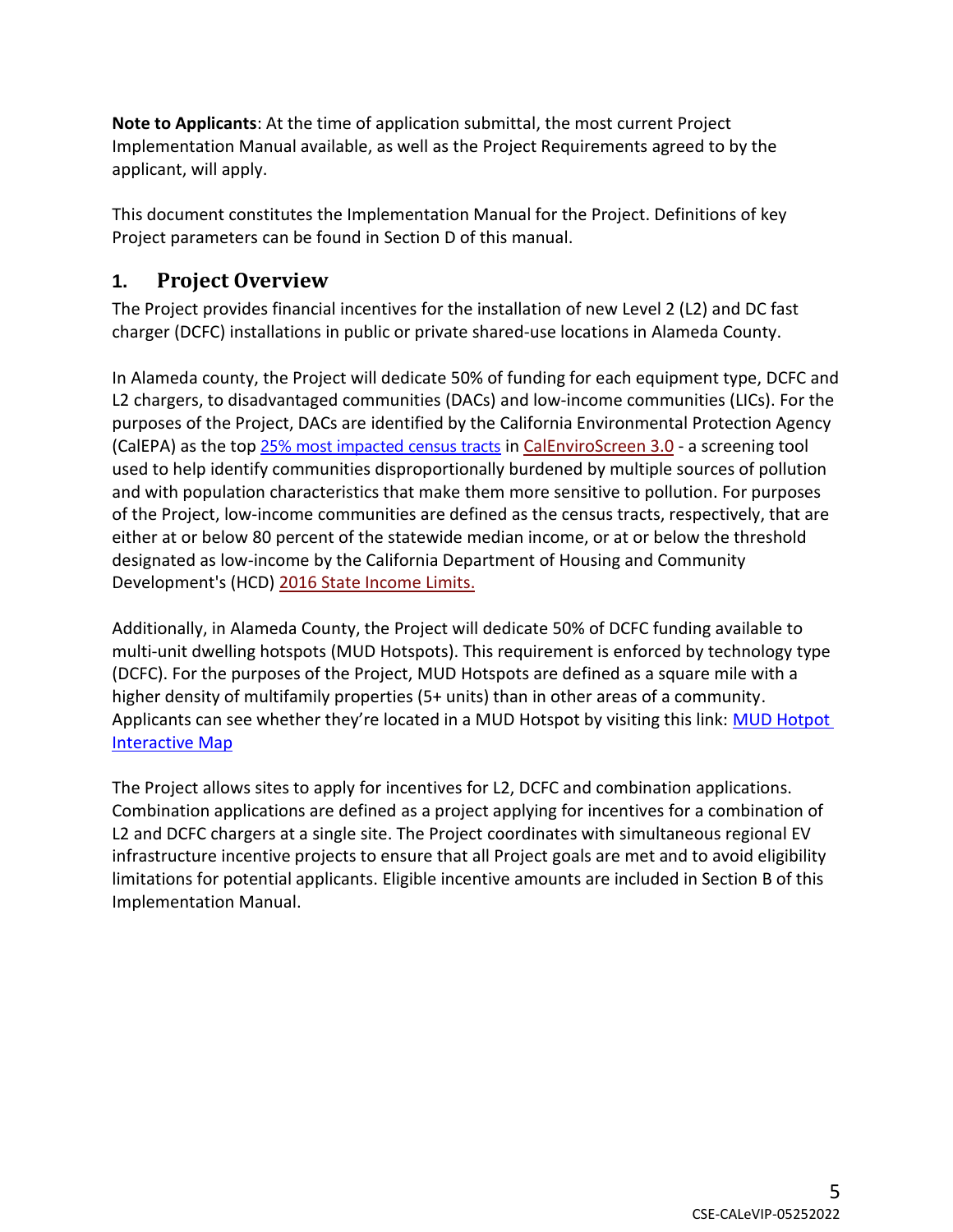#### **Table 1: Project Funding Allocations**

| <b>Funding</b>    | <b>CEC DCFC</b> | <b>EBCE DCFC</b> | <b>CEC</b> Level 2 | <b>EBCE Level 2</b> | Total        |
|-------------------|-----------------|------------------|--------------------|---------------------|--------------|
| Region            | <b>Funding</b>  | <b>Funding</b>   | <b>Funding</b>     | <b>Funding</b>      |              |
| Alameda<br>County | \$8,500,000     | $\blacksquare$   | \$6,000,000        | \$2,790,000         | \$17,290,000 |

Potential applicants can determine their eligibility and reserve available incentive funds online at the Project website, [https://calevip.org/incentive-project/alameda-county.](https://calevip.org/incentive-project/alameda-county) Individuals without computer or internet access can begin the application process by contacting CSE at 510-519-8123.

Once the application is prescreened and funds are reserved, applicants have 270 days (9 months) to complete their equipment installation and provide all supporting documentation for L2 only applications, and 450 days (15 months) for DCFC/Combination applications. Once all documents required to receive incentives are reviewed and approved, incentives are issued within 15 business days of application approval. All final rebate amounts are determined by the total eligible project costs.

Information about the Project is available to the public and other interested parties via the Project website. CSE maintains and operates the Project website, [https://calevip.org/incentive](https://calevip.org/incentive-project/alameda-county)[project/alameda-county,](https://calevip.org/incentive-project/alameda-county) which includes an up-to-date list of eligible equipment models, online incentive applications, all supporting Project documentation and forms and a real-time running total of currently available funds remaining in the Project. The purpose of the website is to provide an easy, user-friendly experience while providing Project transparency.

Key milestones for the Project development and implementation are identified in Table 2.

| <b>Action Item</b>                                                       | <b>Time Period</b> |
|--------------------------------------------------------------------------|--------------------|
| Selection of Incentive Implementer                                       | April 2017         |
| Project details available on Project website.                            | October 2021       |
| Project launch. Online applications available at the Project<br>website. | December 2021      |

#### **Table 2: Project Development and Implementation Timeline**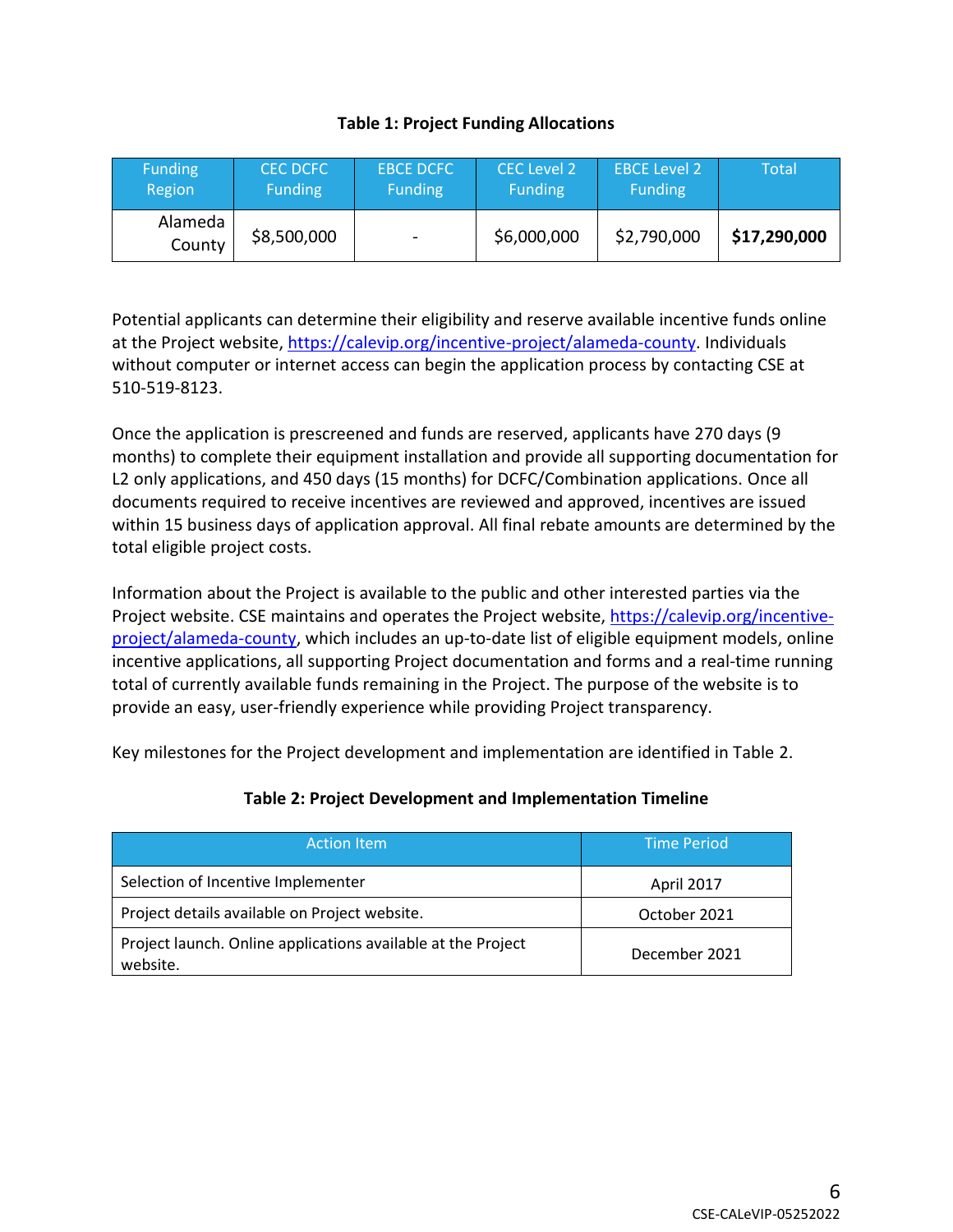### <span id="page-6-0"></span>**B. EQUIPMENT ELIGIBILITY**

### <span id="page-6-1"></span>**1. Equipment Categories**

This section discusses the categories of charging equipment eligible for incentive funding through the Project and the specific criteria equipment must meet to attain eligibility. An updated list of eligible equipment and incentive amounts are maintained on the [CALeVIP](https://calevip.org/calevip-eligible-equipment) website.

There are two major categories of equipment eligible for grant funding under the Project: (a) L2 and (b) DCFCs. DCFC have two subcategories based on power output.

a. Single or Dual Connector L2 EV Chargers:

One or two SAE J1772 connectors originating from a single ENERGY STAR® certified charger, capable of charging at 6.2-kilowatt (kW) or greater per connector.

- b. DC Fast Chargers:
	- DCFC with either CHAdeMO and/or SAE CCS combo connectors, capable of charging at 50 kW to 99.9 kW.
		- $\circ$  For purposes of determining DCFC rebate level, a DCFC connector must be capable of delivering at least 50 kW to 99.99 kW when all active connectors are in use to be eligible for the 50 kW to 99.99 kW rebate.
	- DCFC with either CHAdeMO and/or SAE CCS combo connectors, capable of charging at 100 kW or greater.
		- o For purposes of determining DCFC rebate level, a DCFC connector must be capable of delivering at least 100 kW or greater when all active connectors are in use to be eligible for the 100 kW+ rebate.

### <span id="page-6-2"></span>**2. Equipment Eligibility Criteria**

Equipment must meet the following criteria to attain incentive eligibility:

a. New equipment

Must be new equipment installed for the first time. Resale units, rebuilt, rented, received from warranty insurance claims, or new parts installed in existing units are not eligible incentives. Equipment obtained as a gift or a prize is not eligible for incentives.

b. For L2: SAE J1772

Equipment must meet the international standard connector for L2 electric vehicle chargers. This connector is known as the J1772 connector.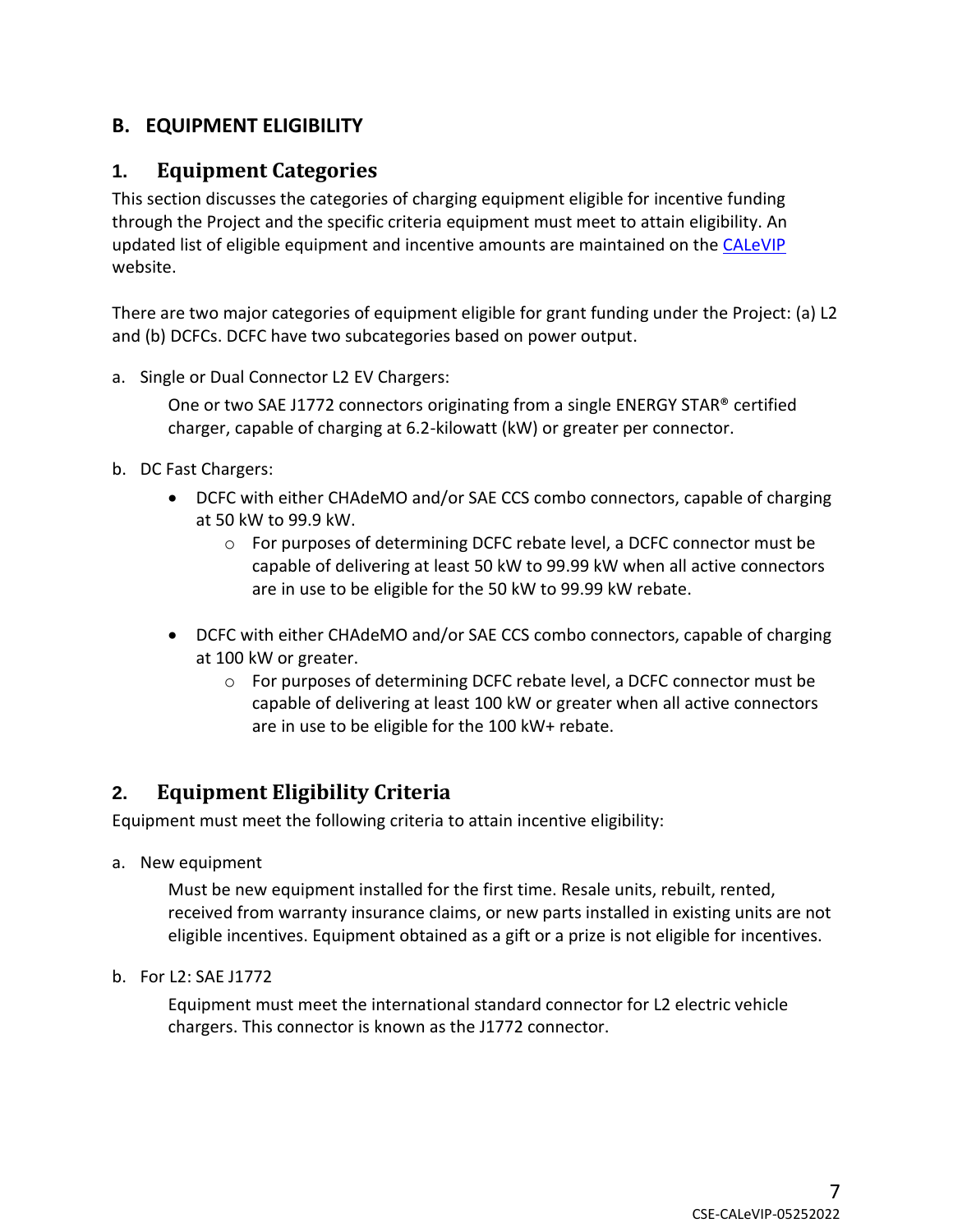c. For DCFC: CCS or CHAdeMO

Equipment must have at least 1 CHAdeMO and/or CCS connector. At least 1 connector on the installation site must be CHAdeMO and at least 50% of incentivized connectors on the installation site must be CCS.

d. ENERGY STAR® Certified: L2 Chargers Only (not required for DCFC)

L2 chargers must be listed on the ENERGY STAR® product finder page<sup>1</sup>.

e. Networked

Equipment must be networked, which is defined as a charger connected to a backend network operations center, which at a minimum enables remote diagnostics, remote start, and usage data collection. Minimum two-year networking agreement required (eligible towards total project cost) for L2 and minimum five-year networking agreement required for DCFC.

f. Power level requirement

All eligible equipment models must be capable of delivering electricity to a plug-in electric vehicle at a minimum of 6.2 kW per L2 connector or with a guaranteed max power output of 50 kW per active connector for DC fast chargers.

g. Open-source protocol

Eligible equipment must use an open standard protocol as a basic framework for purposes of network interoperability. Any proprietary protocol may additionally be superimposed on the system, provided the site owner is able to revert to the open standard protocol.

h. Payment requirements

If payment is required, the equipment models must be able to accept some form of credit card payment and accept more than one form of payment. The equipment is not required to have a credit card reader installed, but credit card payment must be accepted in some form (e.g., App, toll free, etc.).

i. Be approved by a Nationally Recognized Testing Laboratory (NRTL) for EVSE testing and certification. Equipment must be approved by a NRTL that is accredited to certify EVSE standards. Underwriter's Laboratory (UL), Intertek (ETL) and MET Laboratories, Inc. are all currently accredited NRTLs. A complete list of NRTLs can be found at [https://www.osha.gov/dts/otpca/nrtl/nrtllist.html.](https://www.osha.gov/dts/otpca/nrtl/nrtllist.html)

<sup>1</sup> <https://www.energystar.gov/productfinder/>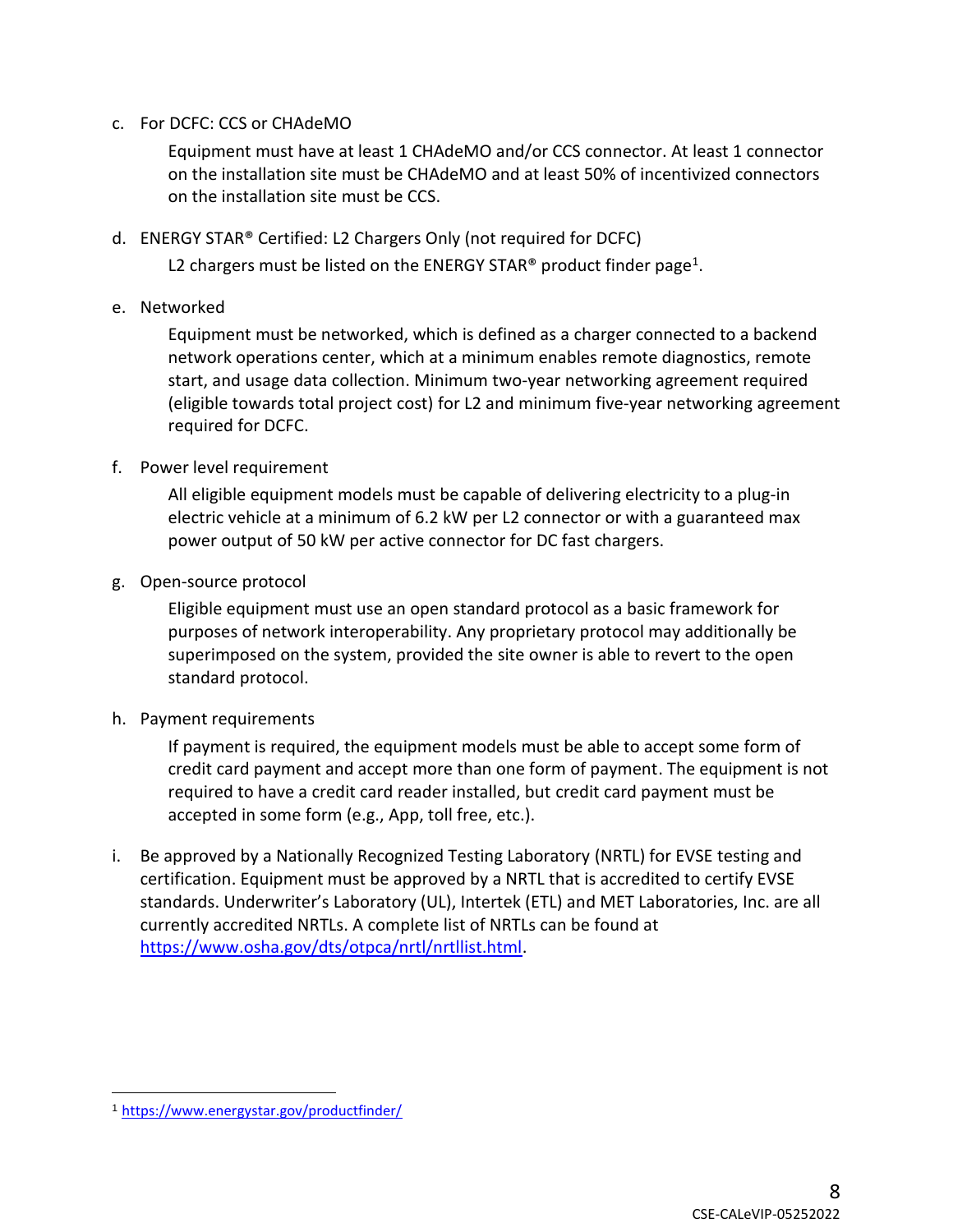### <span id="page-8-0"></span>**3. Eligible Project Costs**

The following related project costs can be included in total project costs as part of the same charger project installation. Any costs incurred at a different project site are ineligible. All costs can be incurred starting October 1, 2021 but are incurred at applicant's own risk prior to the funds reserved date (e.g., application may be determined ineligible, or funds may be unavailable at time of application).

a. Installation costs (labor and materials)

Installation costs may include, but are not limited to:

- Contractor labor and materials for connecting the charger(s) to the electrical service.
- Utility service order, if applicable for the installation site.
- Planning and engineering design costs such as development of drawings and plans meeting the Americans with Disabilities Act requirements for charger(s).
- Necessary project signage.
- b. Electric infrastructure related to EV charging upgrades

Site electrical infrastructure upgrades are often required to serve new EV charging load. Eligible costs may include necessary site transformer upgrades servicing EV chargers and electric panel upgrades and necessary stub-outs.

Electrical single line diagram(s) referencing project electrical infrastructure upgrades must be provided upon CSE's request.

c. Energy storage equipment

Energy Storage (ES) equipment is typically comprised of an inverter and battery pairing operated by an energy management and control system to charge and discharge as needed. Generally, ES is installed as a peak load shaving strategy and can be particularly effective in reducing instantaneous demand from the grid while chargers are in operation.

d. Service agreements

The cost of an agreement with a network provider is an eligible cost. Extended warranty agreements covering service and parts for protective and corrective maintenance and repairs are eligible costs.

e. Operations maintenance agreements

The cost of an agreement for ongoing operations maintenance with a network provider is an eligible cost.

f. All-inclusive Solar EV Charging Systems

The cost of a dedicated EV charging system in which solar panels are an integral part of the system is an eligible cost.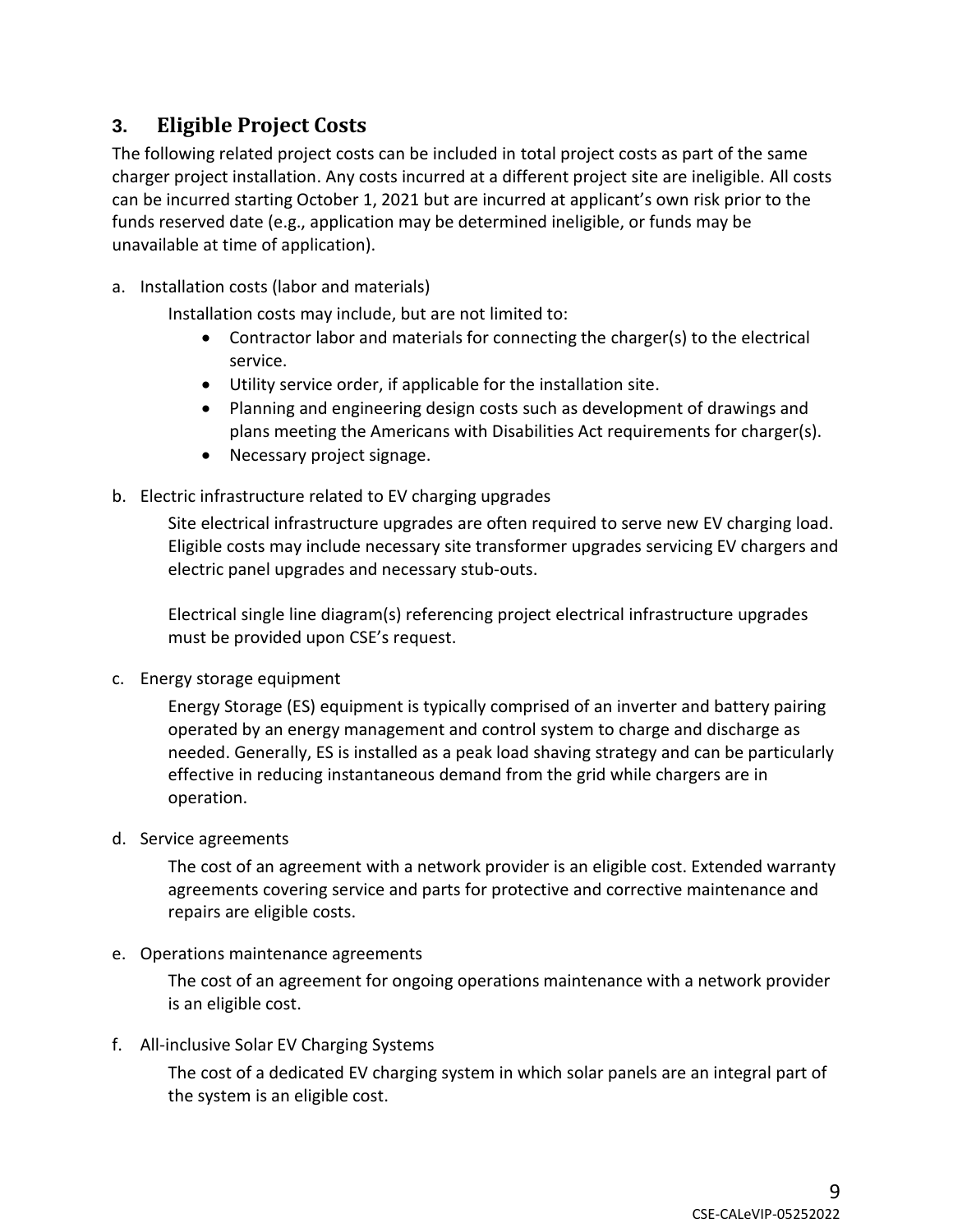# <span id="page-9-0"></span>**4. Ineligible Project Costs**

Ineligible project costs may include, but are not limited to, permits required by the local authority having jurisdiction (AHJ), standalone solar panels, any project costs offset by other incentive programs or projects, or any costs incurred prior to October 1, 2021.

# <span id="page-9-1"></span>**5. Development of List of Eligible Equipment Models**

For equipment incentive eligibility, the equipment manufacturer must register on the CALeVIP website and submit equipment information to CSE through the site using the "Add New Equipment" function. The equipment manufacturer must submit equipment information for each product through the online form on the CALeVIP website. CSE works with the equipment manufacturer to ensure that all the required information is received and request any additional information needed to make an eligibility determination.

If the equipment meets the eligibility requirements set forth in Section B (2) of this Implementation Manual, then CSE adds the Equipment to the List of Eligible Equipment Models online. Only equipment submitted by equipment manufacturers will be listed on the website.

For L2 chargers only, applicants have the option to select "Other" on the application form if they are applying for equipment that is not included on the eligible equipment list. CSE conducts a review of the equipment and makes an eligibility determination before reserving incentive funds for any application listing equipment that is not currently on the List of Eligible Equipment Models.

# <span id="page-9-2"></span>**6. Eligible Site Types**

Sites must meet the following requirements based on equipment type. Sites may apply for a combination of L2 and DCFC equipment at a single site. However, combined applications must adhere to DCFC charger requirements. Eligible sites must comply with the following requirements:

- a. Be located at a physical site address in Alameda County. CSE verifies that project application installation addresses are located within an eligible county.
- b. Ensure safety and security

Be well-lit, secure and in compliance with all federal, state and municipal laws, ordinances, rules, codes, standards and regulations.

- c. For L2 Projects, be one of the following site types:
	- 1. Commercial any non-residential property used solely for business purposes including private office buildings, warehouses, and retail buildings.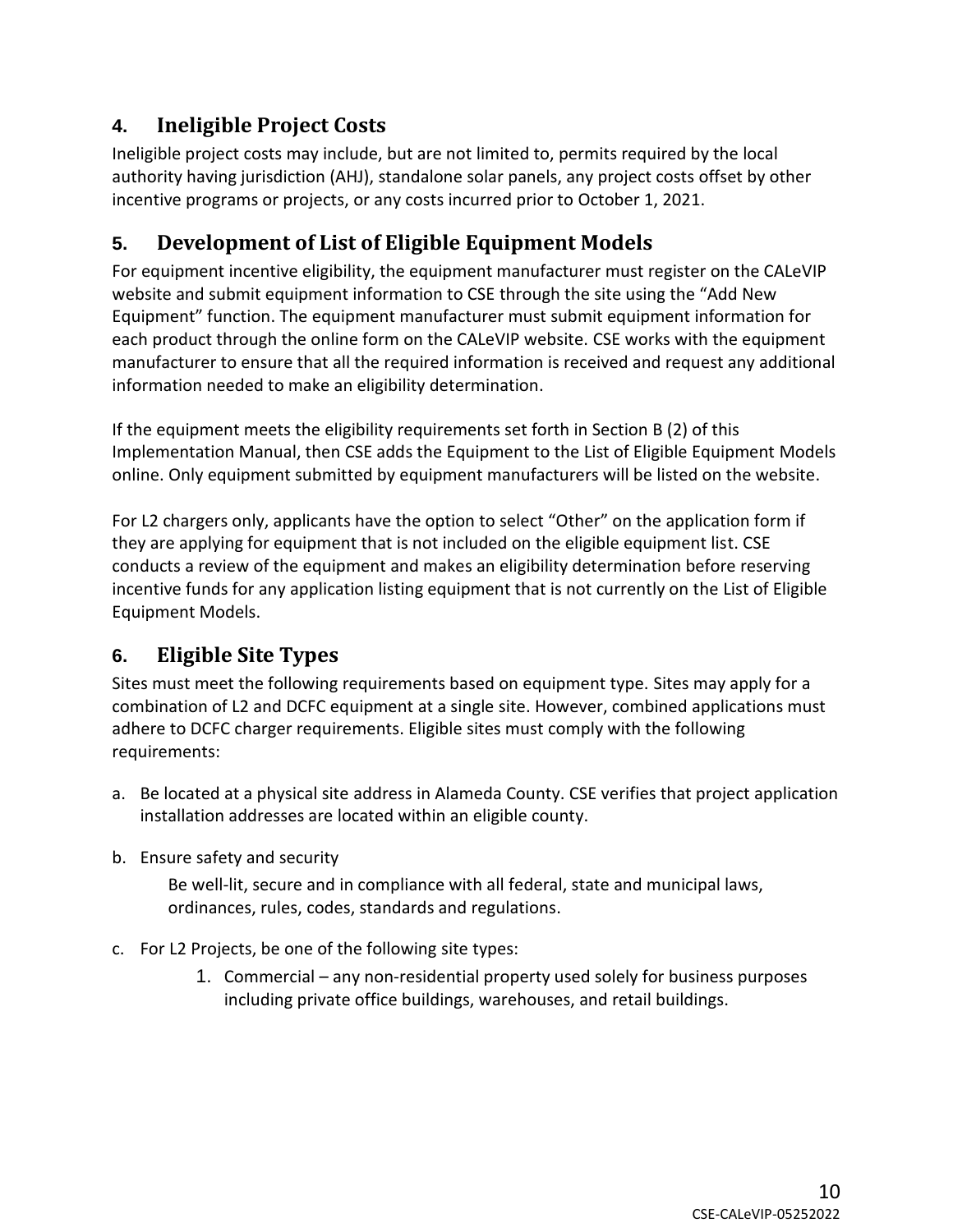- 2. Workplace A workplace is a non-residential site location, where business is conducted or where services or industrial operations are performed. Residential properties are ineligible as a workplace regardless of their use as a place of business. Chargers may be public or private and must be shared use (meaning that the chargers are not assigned to a single employee, or subset of employees at the site, and are available as a community resource for the site).
- 3. Multi-unit dwelling Classification of housing where multiple separate housing units for residential inhabitants are contained within one building or several buildings within one complex. MUDs must contain at least three (3) units for this program. Chargers may be public or private and must be shared use (meaning that the chargers are not assigned to a single tenant, or subset of tenants, and are available as a community resource for the MUD).
- 4. Light-duty Fleet Groups of motor vehicles owned or leased by a business, government agency or other organization rather than by an individual or family. *Chargers may be public or private and must be shared use (meaning that the chargers are not assigned to a single vehicle, or subset of vehicles, in the PEV fleet.) Chargers must primarily serve light-duty vehicles but can serve medium and heavy-duty vehicles as a secondary use. Primary use of chargers cannot be for medium or heavy-duty vehicles.*
- 5. Public facility can be any facility, including, but not limited to, buildings, property, recreation areas, and roads, which are owned, leased, or otherwise operated, or funded by a governmental body or public entity.
- 6. Curbside On-street in public right-of-way along the street frontage of any of the above listed uses.
- d. For DCFC Projects, be one of the following site types:
	- 1. Airport parking facilities at airports that serve the public are eligible. *Long-term parking uses are ineligible.*
	- 2. Casino a building where gambling games of chance against the house/casino are played. *Standalone poker rooms or card halls are ineligible.*
	- 3. City/County/Privately owned parking lot or garage an area or structure where the primary use is to leave cars temporarily. *City/County office buildings are ineligible.*
	- 4. College/University Must be an accredited, nonprofit two- or four-year college or university.
	- 5. Gas station any new or existing facility that, as its primary use, serves as a motor vehicle fueling service station retailing petroleum-based automotive fuels (e.g., gasoline, diesel, E10/E15) to the general public and has additional complementary customer store(s) or service(s) located onsite.
	- 6. Grocery store a store that sells food and household supplies.
	- 7. Hospital a facility providing medical, psychiatric or surgical services for sick or injured persons primarily on an in-patient basis, including ancillary facilities for outpatient and emergency treatment, diagnostic services and training.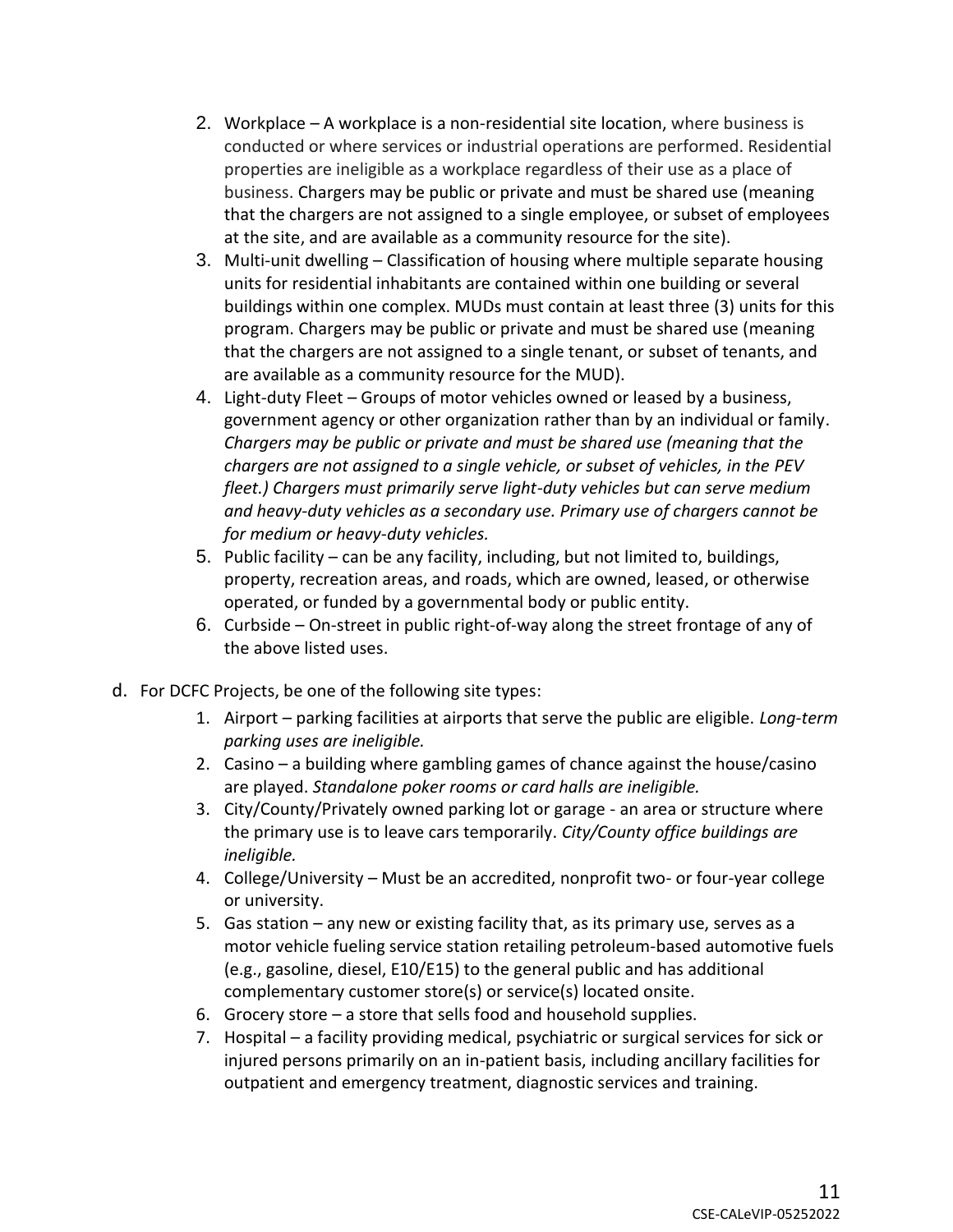- 8. Hotels A hotel must meet the three criteria below.
	- 1) A permanent building for the primary purpose of short-term lodging; 2) Provides dining, shopping, or entertainment options available to the general public, OR is less than ¼ mi from another DCFC-eligible site; and 3) Be located in a rural area (population below 2,500) and within 5 miles from a major highway, OR located in an urban area or cluster (population that is 2,500 or greater).
- 9. Library a building or room containing collections of books, periodicals, and sometimes films and recorded music for people to read, borrow, or refer to.
- 10. Public transit hub a place where passengers and cargo are exchanged between vehicles and/or between transport modes. Public transport hubs include train stations, rapid transit stations, bus stations, and tram stops.
- 11. Restaurant a business where people pay to sit and eat meals that are cooked and served on the premises.
- 12. Retail shopping center a group of retail and other commercial establishments that is planned, developed, owned and managed as a single property. Standalone retail stores do not qualify as a retail shopping center.
- 13. Sheriff/police station Includes storefront police or sheriff substations that serve surrounding communities and adjacent areas.
- 14. Urban/suburban retail core a retail store within a business district in which merchandise is sold primarily to consumers. *Standalone retail stores are ineligible.*
- 15. Curbside On-street in public right-of-way along the street frontage of any of the above listed uses.

**DCFC must be available 24 hours per day, year-round with the chargers publicly accessible.** DCFC cannot be located behind a fence or in a gated parking lot closed to the public afterhours. DCFC cannot have any time restrictions for availability to the public.

### <span id="page-11-0"></span>**7. Incentive Amounts**

The amount of the Project incentive is determined by a variety of factors including type of charger, power level, installation site type (MUD) and whether the chargers are in a DAC or LIC. Incentive amounts are based on actual eligible costs for both L2 and DCFC.

Incentives for L2 are provided up to the amounts shown in the table below or 75% of the total project cost, whichever is less.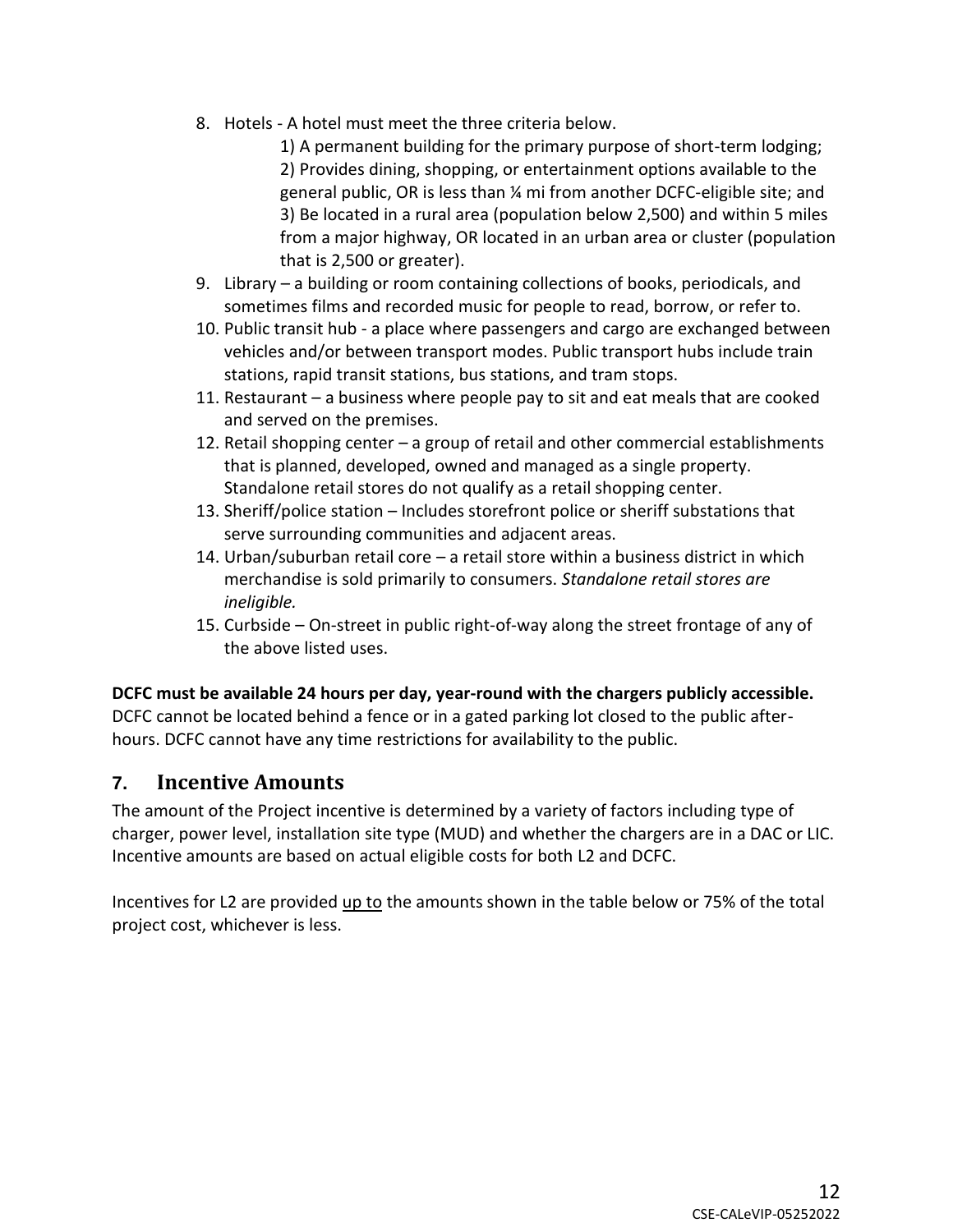#### **Table 3: L2 Incentive Amounts**

| <b>Eligible Rebates for L2 Chargers</b>                                                       | <b>Amount per Connector</b>                               |
|-----------------------------------------------------------------------------------------------|-----------------------------------------------------------|
| Base Rebate                                                                                   | Up to \$3,500, or 75% of project costs, whichever is less |
| Disadvantaged Community (DAC),<br>Low-Income Community (LIC), or<br><b>Affordable Housing</b> | Additional \$500                                          |
| Multi-unit dwelling (MUD) site                                                                | Additional \$2,000                                        |

Incentives for DCFC are provided up to the amounts shown in the table below or 75% of the total project cost, whichever is less. The minimum supported concurrent power output per active connector shall be used to determine the rebate level.

> *Example: A DCFC equipment capable of providing up to 125 kW charging is configured with four connectors and is capable of powering two connectors simultaneously at up to 62.5 kW each (i.e., has two active connectors). This equipment would be eligible for two DCFC rebates at the 50kW – 99.99 kW rebate level.*

#### **Table 4: DCFC Incentive Amounts**

| <b>Guaranteed Max</b><br>Output | <b>General Market Rebate</b>                                                                | <b>Disadvantaged Community (DAC)/Low-</b><br>Income Community (LIC) Rebate                  |
|---------------------------------|---------------------------------------------------------------------------------------------|---------------------------------------------------------------------------------------------|
| 50 kW - 99.99 kW                | Up to \$30K per active connector; or<br>75% of the total project cost,<br>whichever is less | Up to \$40K per active connector; or<br>75% of the total project cost,<br>whichever is less |
| $100$ kW+                       | Up to \$60K per active connector; or<br>75% of the total project cost,<br>whichever is less | Up to \$80K per active connector; or<br>75% of the total project cost,<br>whichever is less |

Sites may include a combination of L2 and DCFCs.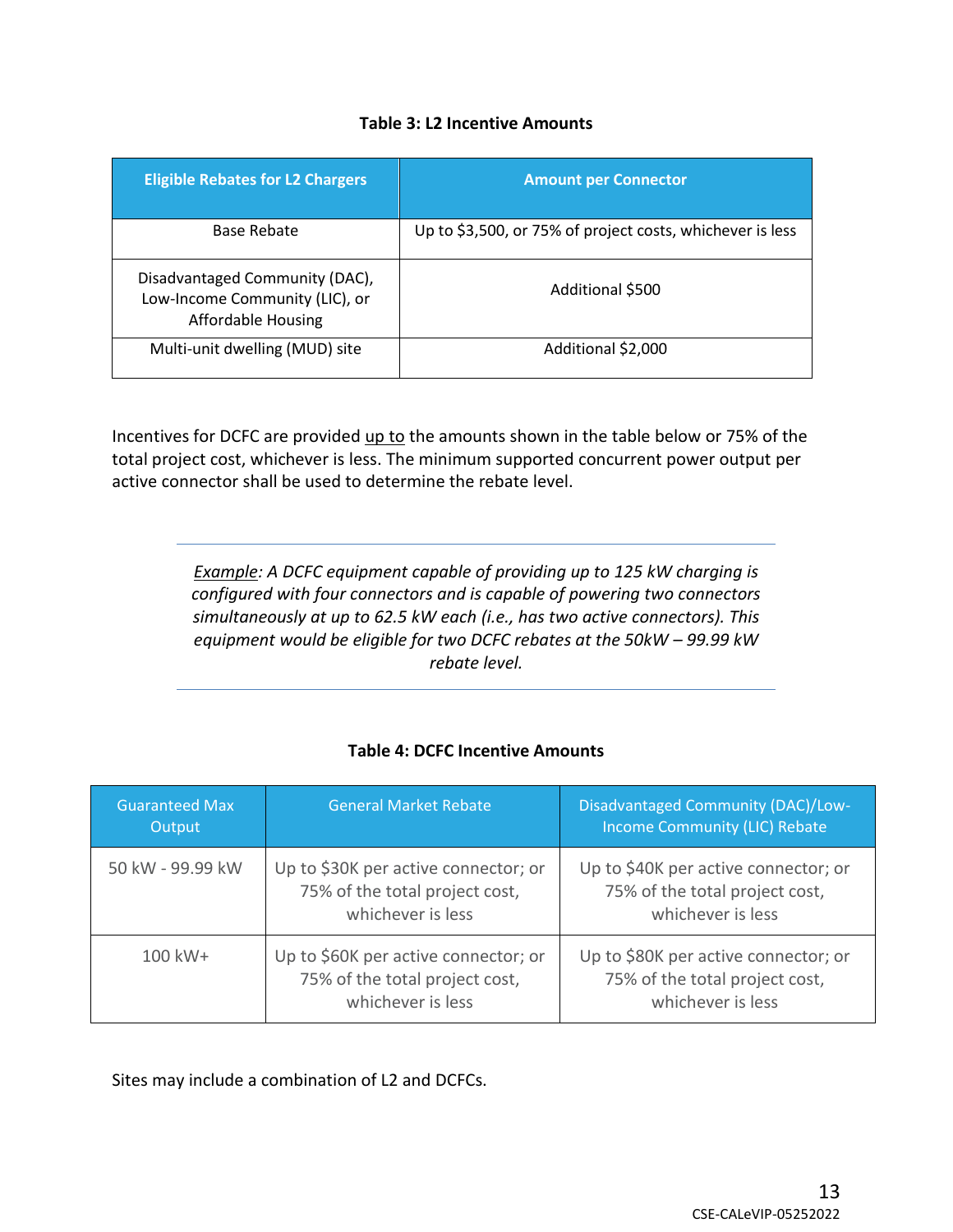A minimum of 50% of funding in the county is required to be invested in DAC/LIC applications. This minimum investment is by technology type (DCFC, Level 2). A minimum of 50% of funding is required to be invested in MUD Hotspots. This minimum investment is enforced by technology type (DCFC).

All final rebate amounts are determined by the total eligible project costs.

| L <sub>2</sub> Connectors | <b>DCFC Active Connectors</b> |
|---------------------------|-------------------------------|
| $1 - 10$                  | $1 - 6$                       |

#### **Table 5: Quantity of Connectors Eligible for Incentives per Site (min-max)**

Applicants can still apply for sites exceeding the maximum quantity but may only receive incentives for the quantity outlined in the table above.

*Example: An applicant will install eight (8) DC fast charger active connectors, capable of 100kW each, at a new site in Alameda County within a DAC or LIC. The applicant is eligible for six (6) \$80,000 incentives (maximum DCFC quantity) for a total of \$480,000 in incentives.*

*The applicant's total project cost is calculated on the installation costs for six active connectors.*

Applications including a combination of DC fast chargers and Level 2 chargers (Combo applications) are subject to different Level 2 charger limits than Level 2-only applications. Applicants are eligible to receive incentives for a maximum of four (4) connectors when applying for Level 2 charging equipment in a Combo application. DCFC charger limits are the same, regardless of application type.

#### **Table 6: Quantity of Chargers Eligible for Incentives per Site for Combo Applications (minmax)**

| L2 Connectors | <b>DCFC Active Connectors</b> |
|---------------|-------------------------------|
| $1 - 4$       | $1 - 6$                       |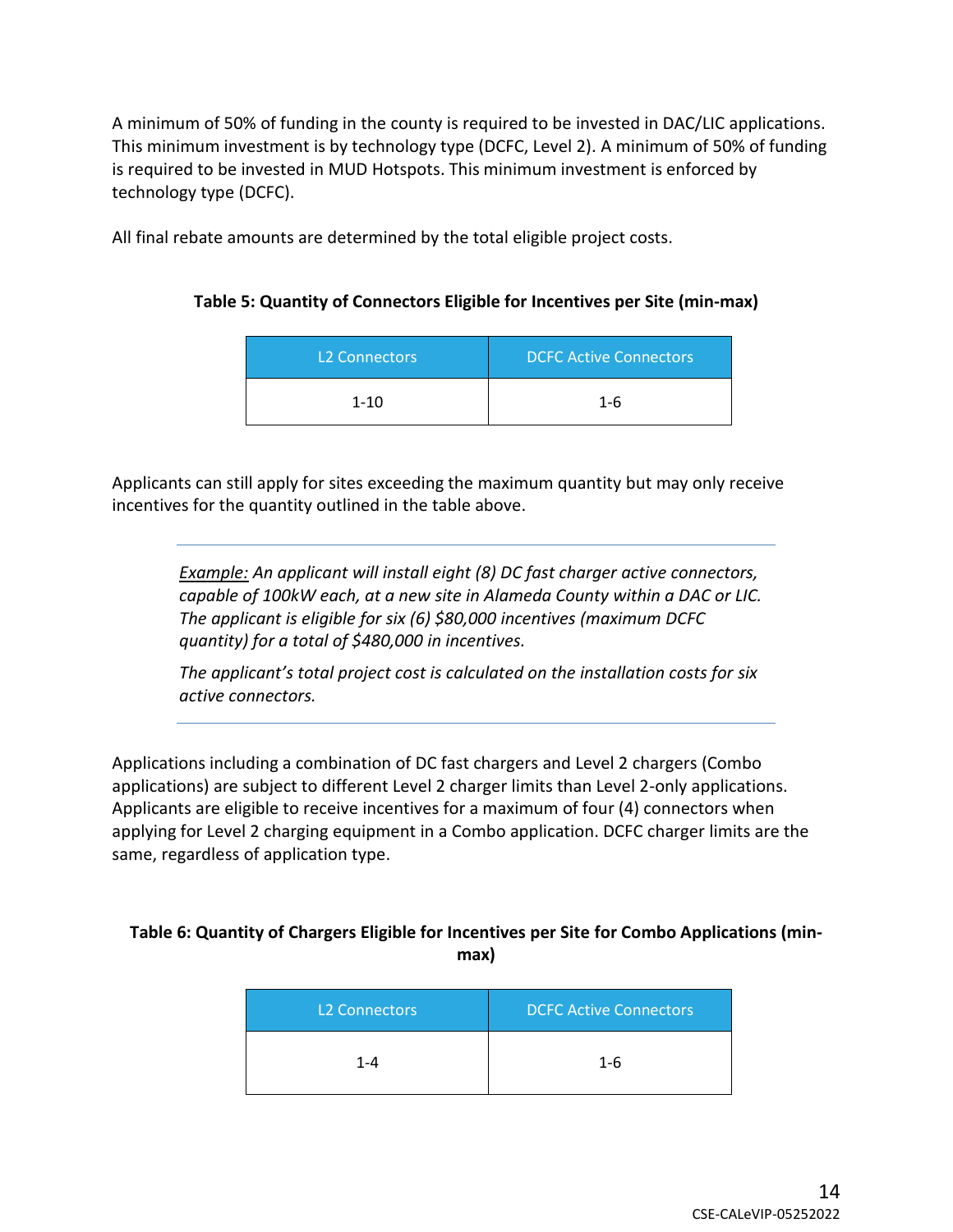a. Participation in Other Incentive Projects

Participation in the Project does not preclude an equipment purchaser from combining Project incentives with other incentive opportunities. Incentives could be combined with federal, state, or local agency incentives to help further buy-down the cost of eligible equipment and installation. Incentives received from other sources for equipment applied for in the Project application reduces the total eligible costs used in calculating payment from the Project application incentive. An applicant may not profit from any CALeVIP Project incentives.

Applicants are not eligible to apply for a Project incentive on an EV charger that was included and funded in a previous or current Energy Commission project. Additionally, applicants are not eligible to apply for a Project incentive on a site that is currently receiving other Energy Commission funding for EV charging infrastructure.

Effective on 5/2/2022, Applicants will not be eligible to apply for a Project incentive for an EV charger that is receiving incentives funded by investor-owned utilities (IOUs) such as Charge Ready (SCE), EV Charge (PG&E), or Power Your Drive (SDG&E). This does not apply to IOU Rule 29 and 45 tariffs or any CALeVIP application received prior to 5/2/2022.

### <span id="page-14-0"></span>**8. Maximum Incentives per Entity**

There is no limit to the total amount of incentives an organization can receive if funding is available. However, an organization is subject to a maximum amount of Project funds reserved on active and on-hold applications (applications that have not been approved for final payment, paid out or cancelled) at one time in each county. Once the organization receives payment from previously submitted projects, the organization may fall below the maximum funds reserved amount and is eligible for more incentives.

| <b>TIN Cap</b> | County         |
|----------------|----------------|
| \$992,000      | Alameda County |

#### **Table 7: Maximum Funds Reserved Amounts per Entity**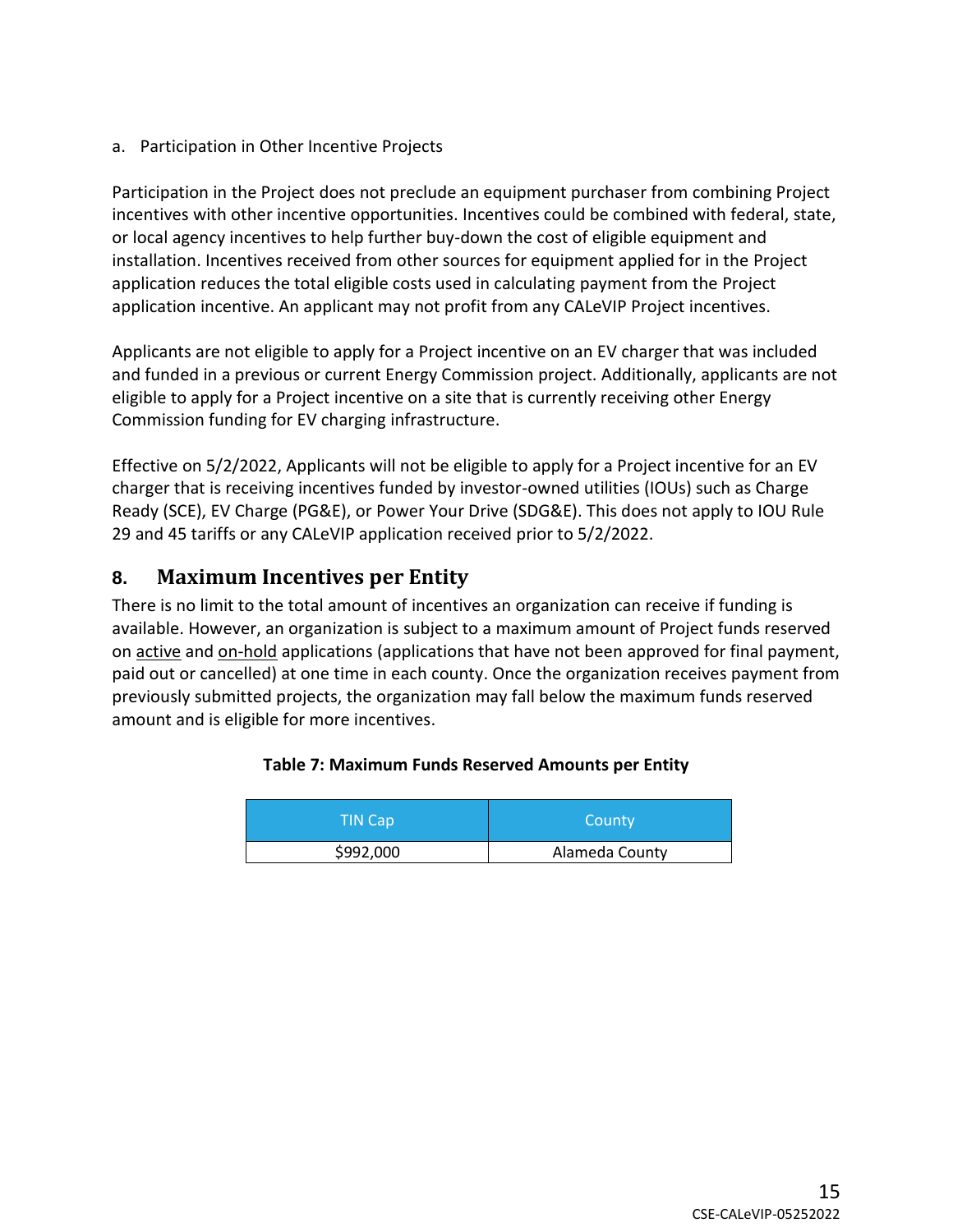*Example: An applicant will install six (6) DC fast charger active connectors, capable of 100kW each, and four (4) L2 connectors at a LIC site in Alameda County, reserving a total of \$496,000. The applicant will install six (6) DC fast charger active connectors, capable of 100kW each, and four (4) L2 connectors at a second LIC site in Alameda County, reserving a total of \$496,000. The applicant has reserved a total of \$992,000 of Project funds between the two sites and the applicant would reach the maximum funds reserved amount within Alameda County.*

*Once the applicant completes the first project and receives up to \$496,000 of incentive funds for their Alameda County application, they would be allowed to submit additional applications for up to an additional \$496,000 in future Project funding in Alameda County.*

Applicants must also include the following information in the application.

a. Taxpayer Identification Number (TIN) Requirements

For the purposes of the Project, equipment under common ownership – including, but not limited to, entities sharing a common Taxpayer Identification Number (TIN) – are considered part of a single applicant entity even if they are part of different subsidiaries, divisions, or other organizational structure of a company, government agency, or other entity. All entities, other than individuals, are required to disclose their TIN at the time of incentive application.

The Energy Commission or their designee may seek financial reimbursement and/or civil and criminal penalties from an applicant for non-disclosure or inaccurate disclosure of its TIN or other information relating to common ownership of fiduciary control of the purchasing entity.

Project implementers reserve the right to cap applicant funding if multiple TINs are traced to the same business address.

CALeVIP does not accept Post Office (P.O.) boxes as business addresses.

### <span id="page-15-0"></span>**9. Distribution of Incentives**

A minimum of 50% of funding in each county is required to be invested in DAC/LIC applications. This minimum investment is by technology type (DCFC, Level 2). A minimum of 50% of DCFC funding is required to be invested in MUD Hotspots. This minimum investment is by technology type (DCFC).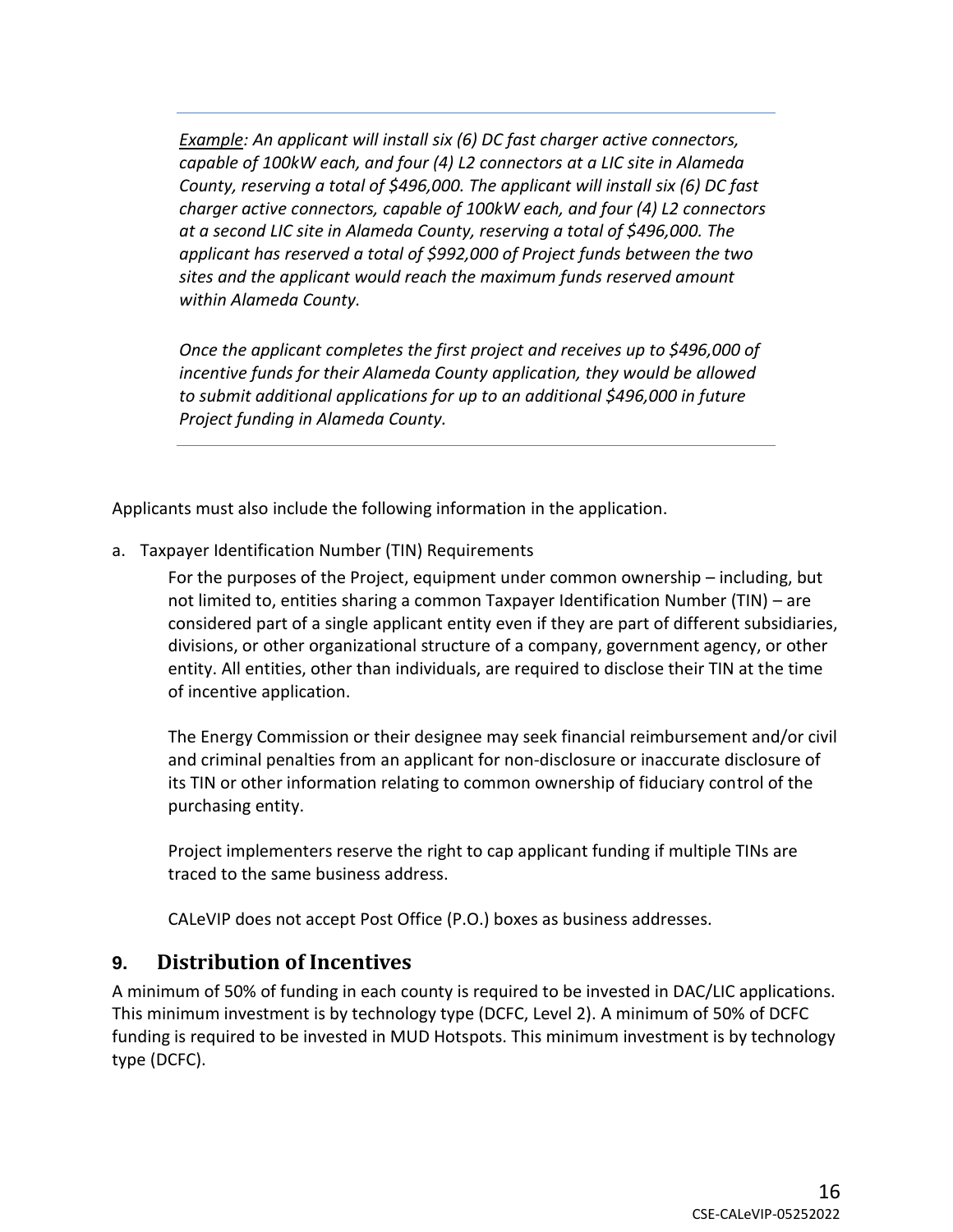Incentives are distributed on a first-come, first-served basis contingent upon funding availability by equipment type and DAC/LIC site location. First-come basis for all applications is determined by the date and time of application submittal. All applicants are required to submit [a Site](https://calevip.org/sites/default/files/docs/alameda-county/site-verification-form.pdf)  [Verification Form](https://calevip.org/sites/default/files/docs/alameda-county/site-verification-form.pdf) (SVF) within five (5) calendar days following application submittal. If the SVF is not submitted within five (5) calendar days of initial application, the application will be cancelled.

Available incentive funds are reserved by CSE following submission and prescreen of the online application at the Project website or upon receipt of a mailed application. *Applicants without internet access can contact CSE at 510-519-8123 to receive an incentive application by mail.*

After an application is accepted by CSE and deemed qualified for incentive funds, the required supporting documentation (outlined in Section [C.5\)](#page-25-0) must be submitted to CSE within the required timeframes (outlined in Section C.3 and C.4).

a. Projects only featuring Level 2 chargers:

**Applicants have a total of 270 calendar days (9 months) from the Funds Reserved date to complete installation and submit all required documents online.** *Applicants without internet access may mail supporting documentation to CSE. If mailed, submittal date is determined by U.S. mail postmark.*

Applicants must upload and submit required Evidence of Permit submittal or, if upgraded or new utility service is required for the project, Utility Service Design submittal documents within 60 calendar days of the Funds Reserved date.

If documents are not submitted within 60 calendar days of the Funds Reserved date, the application will be cancelled, and the funds released back into the Project.

The total payout is based on actual eligible costs up to the maximum incentive reserved.

b. Projects featuring DC fast chargers or a combination of Level 2 and DC fast chargers:

**Applicants have a total of 450 calendar days (15 months) from the Funds Reserved date to complete installation and submit all required documents online.** *Applicants without internet access may mail supporting documentation to CSE. If mailed, submittal date is determined by U.S. mail postmark.*

Applicants must upload and submit required Evidence of Permit submittal or, if upgraded or new utility service is required for the project, Utility Service Design submittal documents within 60 calendar days of the Funds Reserved date.

If documents are not submitted within 60 calendar days of the Funds Reserved date, the application will be cancelled, and the funds released back into the Project.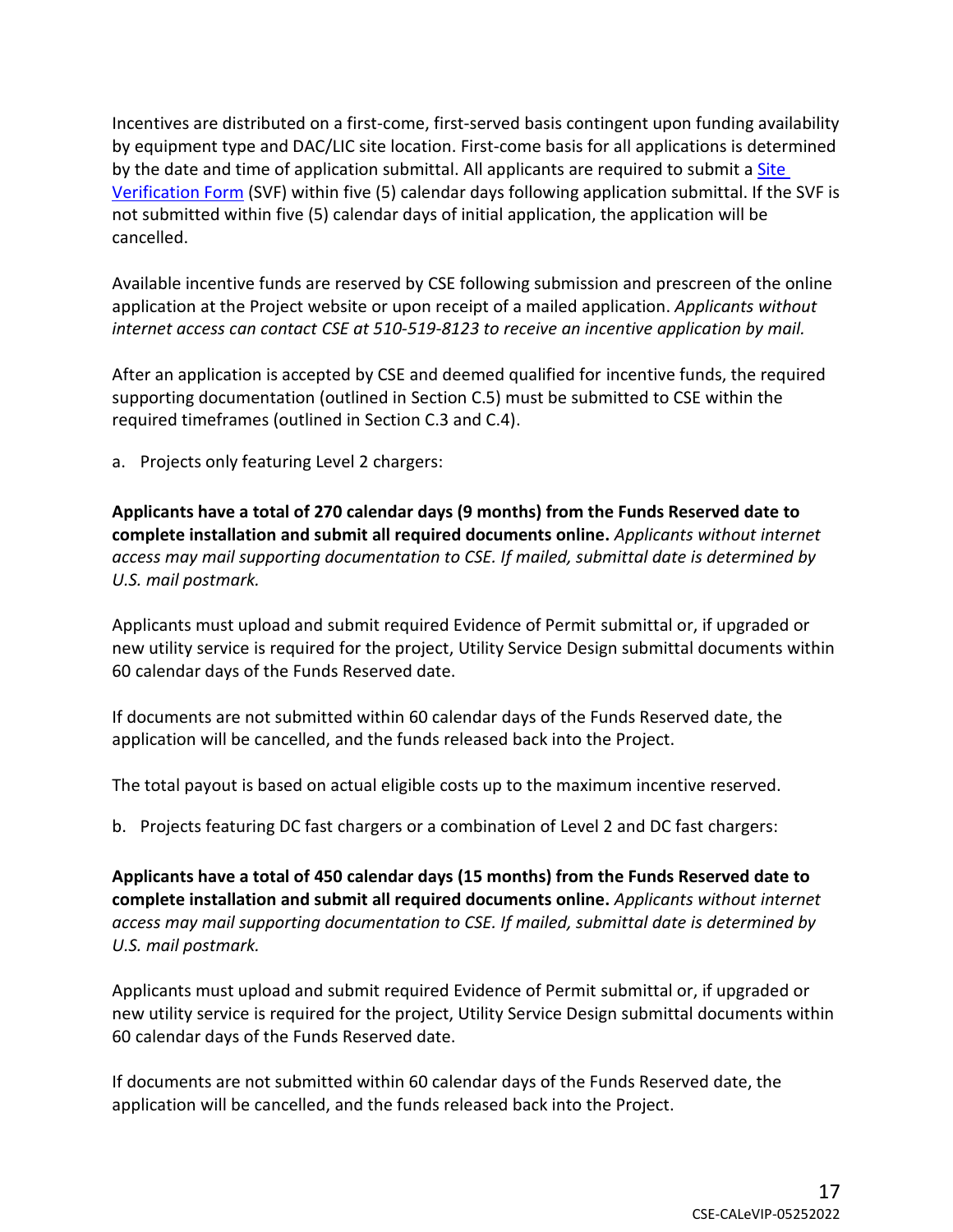Incentive payments can occur in one or two payments, detailed in the following scenarios:

1) Milestone Payment (Payment 1 of 2): After submittal and CSE acceptance of Evidence of Permit submittal or Utility Service Design submittal documents and within 240 days (8 months) of Funds Reserved date, the applicant may request a milestone payment if the minimum required supporting documentation described below has been submitted. This milestone payment is calculated as 45% (Non-DAC/LIC application) or 48% (DAC/LIC application) of actual costs. The milestone payment is not to exceed 60% of total reserved funds for the application.

The milestone payment is intended to provide the applicant with a portion of the actual Design & Permitting project costs during build-out. Applicants must upload the following required documents to qualify for a milestone payment:

- 1) A copy of the signed application form.
- 2) Building/electrical or installation permit.
- 3) A paid design/engineering invoice or receipt.
- 4) A copy of the signed job site installation form verifying planned use of EVITP electricians.

Additional documentation (e.g., equipment purchase receipt/invoice) may also be submitted for consideration as part of the milestone payment.

The Energy Commission reserves the right to deny milestone payments of applicants with bankruptcies, threatened or pending legal actions, loan defaults or judgements as determined to protect the best interest of the Project. Eligible applications that were denied a milestone payment would receive funds in full at the Final Payment.

#### *Example of milestone payment:*

*If a non-DAC/LIC project applied for three (3) new DC fast charger active connectors, each capable of 100 kW each, a maximum incentive amount of \$180,000 (3 x maximum amount (\$60,000/charger)) would be reserved once the application was deemed eligible.* 

*At time of milestone payment request, actual costs equal \$75,000. Due to the Non-DAC/LIC application type, 45% of actual costs are eligible.* 

*45% of \$75,000 is \$33,750.*

*Milestone Payment = \$33,750.*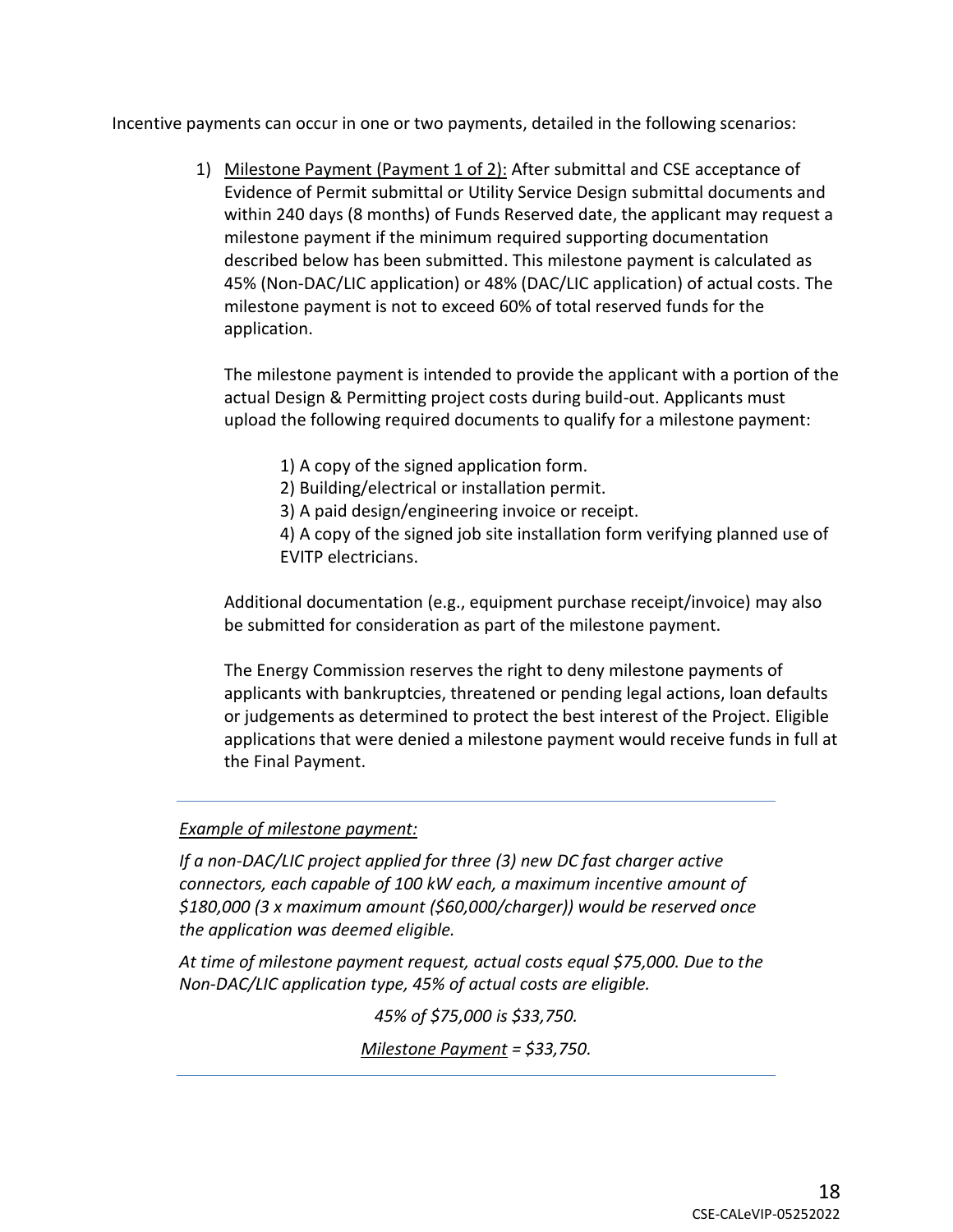2) Final Payment (Payment 2 of 2): The final payment is intended for combined or DC fast charging projects submitting all remaining required documentation, such as photos of installation site with operational equipment, equipment serial numbers, and installation invoices. The final incentive payment calculation is based on all eligible project costs. The total incentive sum (milestone payment & final payment) is 75% (of total actual eligible costs or the total reserved funds, whichever is less.

At final payment approval, any incentive funds in excess of verifiable eligible applicant project costs are released back into the appropriate funding allotment.

*Example of final payment if a milestone payment is issued; continued from the milestone payment example in previous section:*

*The total payout (milestones payment + final payment) is 75% of total actual costs or the total reserved funds, whichever is less.* 

*The previous example application had the following totals for the Milestone Payment:*

- *Maximum incentive amount: \$180,000 (3 x maximum amount (\$60,000)).*
- *Actual costs at Milestone Payment: \$75,000.*
- *Milestone Payment = \$33,750.*

*Final documentation is collected and additional actual costs equal \$100,000, bringing the grand total of actual costs incurred for the project to \$175,000.*

*The application is eligible for total reserved funds or 75% of total actual costs, whichever is less. The applicant is eligible for \$180,000 or 75% of \$175,000, whichever is less.*

*75% of \$175,000 equals \$131,250 (and is less than maximum incentive of \$180,000) indicating the total amount that the application is eligible to receive.*

*At milestone payment, \$33,750 was issued, meaning a total of \$97,500 (\$131,250 - \$33,750) is issued as final payment.* 

*Final Payment = \$97,500*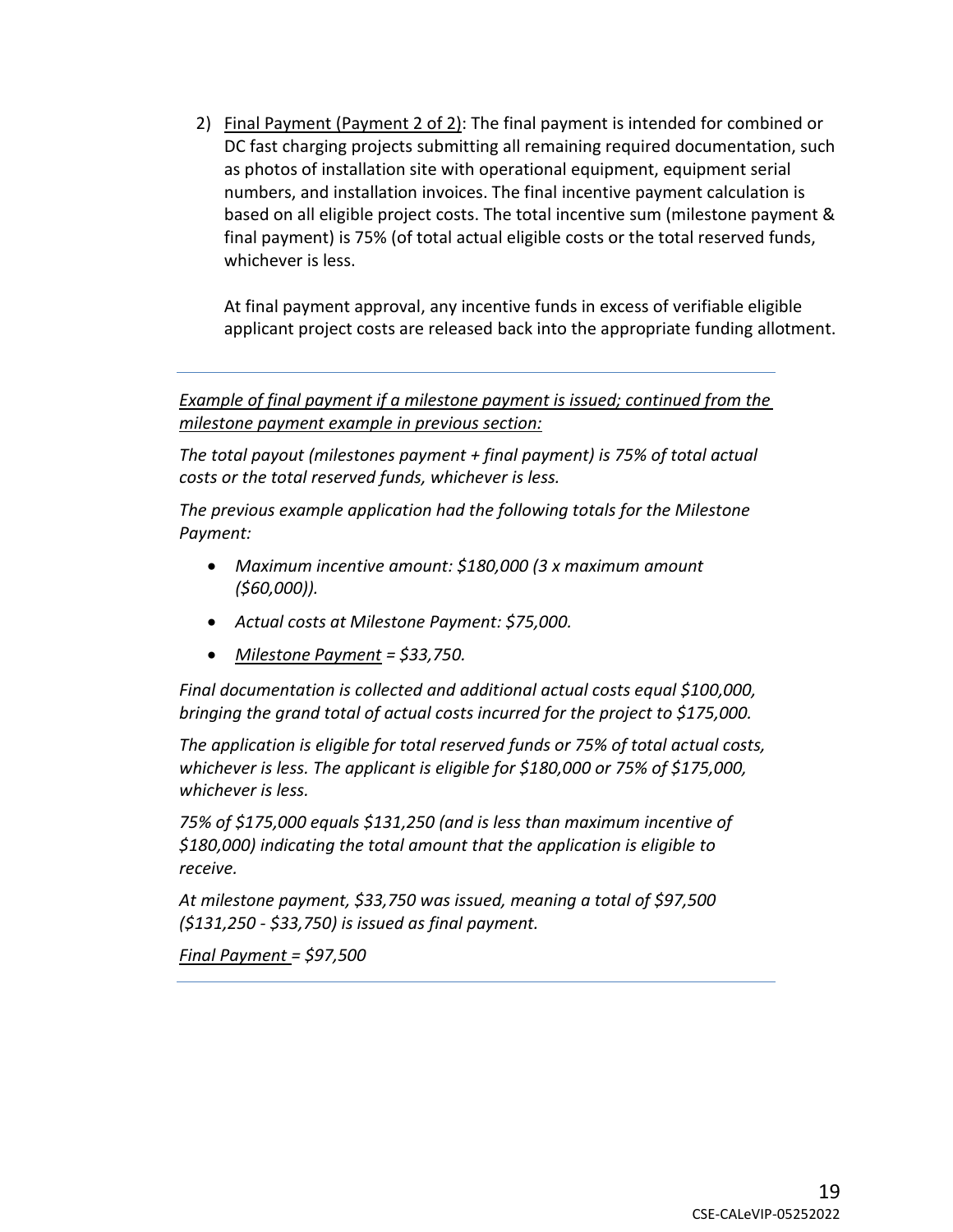3) Single Payment Option: If a combination or DC fast charging project is complete and operational at any time after the Funds Reserved date, the applicant can go straight to final payment of the incentive by uploading and submitting all required documents.

*Example of final payment for a DCFC or combination project application:*

*If a non-DAC/LIC project applied for three DC fast charger active connectors, each capable of 50kW, a maximum incentive amount of \$90,000 (3\*max amount (\$30,000)) would be reserved once the application was deemed eligible.*

*In this case, project costs total \$150,000 and 75% of \$150,000 is \$112,500. The original reserved amount of \$90,000 is less than \$112,500.*

*Final Payment = \$90,000.*

Both milestone and final incentive payments are issued within fifteen (15) business days of application approval following submission of required documentation.

Incentive checks must be cashed within six months of the date on the check. Checks not cashed within this timeframe will be cancelled and the incentive amount returned to the Project.

### <span id="page-19-0"></span>**C. APPLICANT DUTIES AND REQUIREMENTS**

### <span id="page-19-1"></span>**1. Applicant Requirements**

The applicant is responsible for submitting the incentive application and providing all required documentation to CSE. Eligible applicants must accept the incentive directly – the Project does not provide an option to assign the incentive to an equipment seller (i.e. equipment manufacturer).

The Energy Commission reserves the right to limit eligibility of applicants with bankruptcies, threatened or pending legal actions, loan defaults or judgements as determined to protect the best interest of the Project.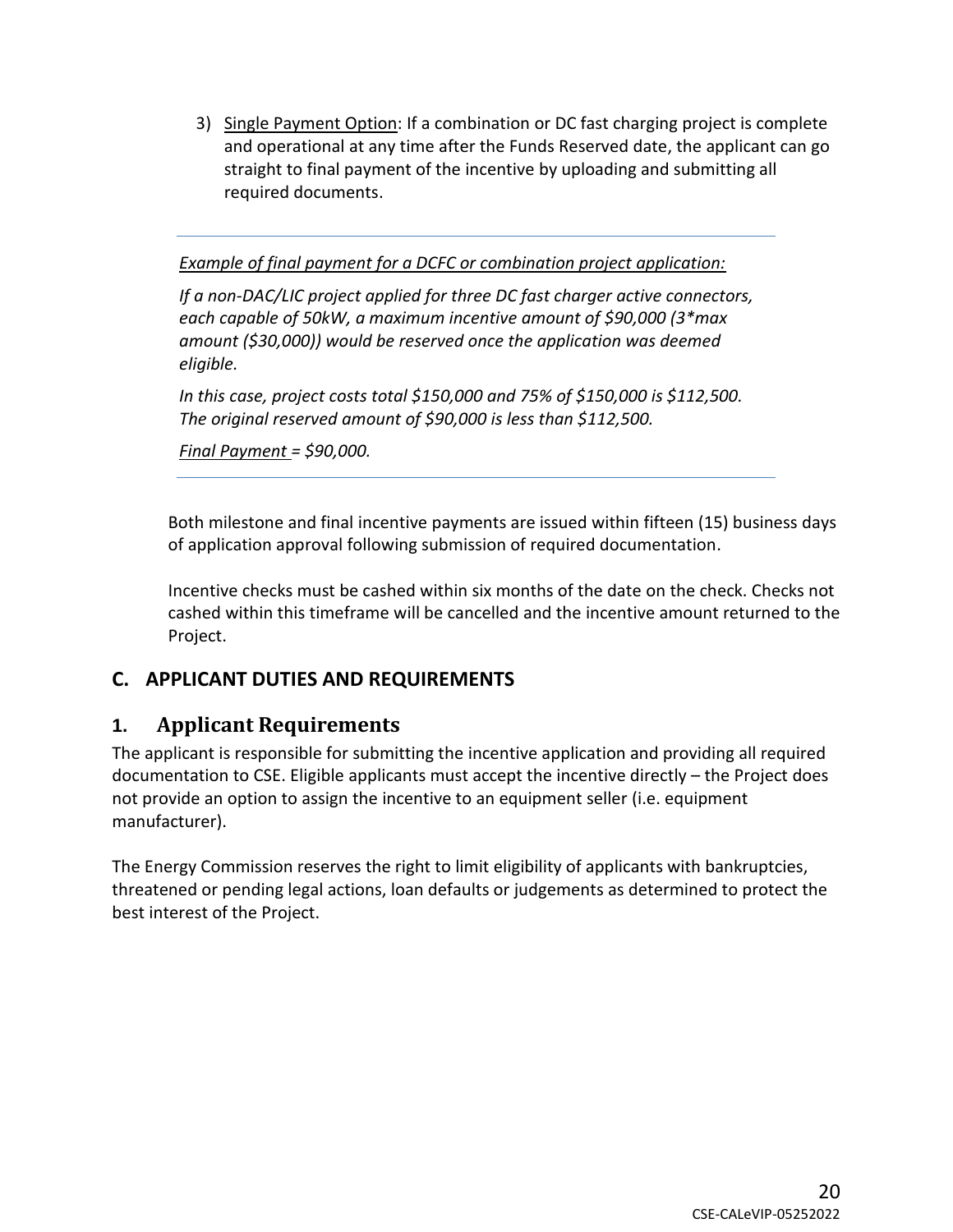To receive an incentive, an applicant must:

- a. Submit a project application before incentive funds run out. All costs can be incurred starting October 1, 2021 but are incurred at applicant's own risk prior to the funds reserved date (e.g., application may be determined ineligible, or funds may be unavailable at time of application).
- b. Grant CSE and Energy Commission direct access to EV charger utilization data (for up to 2 years (L2 EV chargers) or 5 years (DCFC) depending on charger type) through applicant's selected network provider, through acceptance of application terms and conditions.
- c. Submit a completed [Site Verification Form](https://calevip.org/sites/default/files/docs/alameda-county/site-verification-form.pdf) within 5 calendar days of applying. Failure to provide Site Verification Form within 5 calendar days of application date will result in application cancellation.
- d. Submit Evidence of Permit submittal or, if upgraded or new utility service is required for the project, Utility Service Design submittal documents within 60 calendar days of incentive Funds Reserved date.
- e. Submit the signed application form and all required supporting documentation within 270 calendar days (9 months) of Funds Reserved date for L2 applications or 450 calendar days (15 months) of Funds Reserved date for DCFC/Combination applications, as specified in Section C of this Implementation Manual.
- f. Be an authorized representative of a qualified installation site as outlined in Section B (6) of the Implementation Manual. The Project defines an authorized representative as a site owner or an individual who has received permission from the site owner to apply on behalf of a qualified site.
- g. Be a business or government entity based in California, has a California-based affiliate at the time of application, or be a California Native American Tribe listed with the [Native American](http://nahc.ca.gov/)  [Heritage Commission.](http://nahc.ca.gov/)
	- California business entities and non-California business entities that conduct intrastate businesses in California and are required to register with the California Secretary of State must do so and be in good standing to receive an incentive. If not currently registered with the California Secretary of State, applicants should contact the Secretary of State's Office as soon as possible. For more information, visit the Secretary of State's website at: [www.sos.ca.gov.](http://www.sos.ca.gov/)
	- Sole proprietorships and DBA's (Doing Business As; also called fictitious business name, assumed business name, or trade name) cannot apply as a business and must instead apply as a sole proprietorship. Sole proprietors are required to complete a manual application and verification process with CSE to determine project eligibility.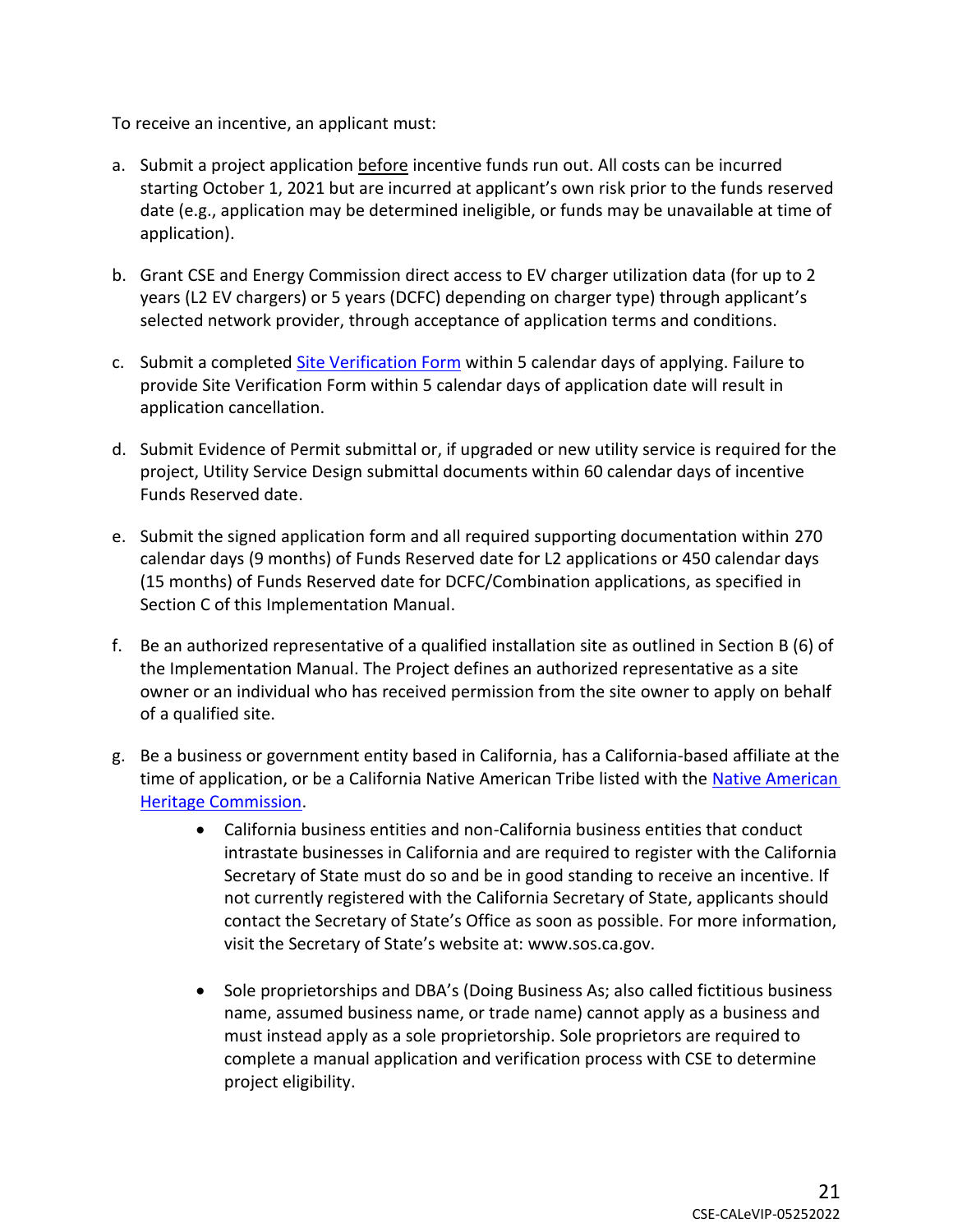- h. Install new eligible equipment at an eligible site within Alameda County, as specified in Section B(6) of this Implementation Manual. Site installation address is required during application process and CSE can terminate applications that do not meet required address validations.
- i. To be eligible for East Bay Community Energy (EBCE) funding, be an EBCE customer with Installation site in Alameda County (excluding the City of Alameda)
- j. Ensure new L2 and/or DCFC(s) chargers installed by a qualified and licensed contractor in accordance with all local, state and federal codes and permitting and inspection requirements.
- k. Applicant must comply with all portions of [California's Prevailing Wage Law](https://www.dir.ca.gov/public-works/californiaprevailingwagelaws.pdf), including paying prevailing rate of per diem wages and the general prevailing wage rate for holiday and overtime work in the locality in which the work is to be performed for each craft and type of worker needed under the contract. Copies of the prevailing rate of per diem wages are on file and shall be made available to any interested party on request at CSE's offices located at 3980 Sherman Street, Suite 170, San Diego, CA 92110. It shall be mandatory upon Contractor to whom the contract is awarded, and upon a subcontractor thereunder, to pay no less than said specified rates to all workers employed by them in execution of the contract for which an incentive was awarded to Applicant. Every application is subject to potential audit for Prevailing Wage compliance prior to payment of incentive funds.
- l. Use Electric Vehicle Infrastructure Training Program (EVITP) certified electricians for the installation of the EV chargers according to the following requirements:
	- If the electric vehicle charging infrastructure and equipment to be installed supplies charging ports with 24.9 kilowatts or less and no charging ports supplying 25 kilowatts or more, then it will be installed by a contractor with an appropriate license classification, as determined by the Contractors' State License Board, in good standing, with at least one electrician on each crew at all times during work hours who holds an Electric Vehicle Infrastructure Training Program (EVITP) certification.
	- If the electric vehicle charging infrastructure and equipment to be installed supports at least one charging port supplying 25 kilowatts or more, then it will be installed by a contractor with an appropriate license classification, as determined by the Contractors' State License Board, in good standing, with at least 25 percent of the total electricians working on the crew, at all times during work hours, holding EVITP certification.
- m. Obtain any required permits and comply with all applicable federal, state and municipal laws, rules, codes and regulations for work performed for the incentive.
- n. Label EV chargers receiving a rebate with Project-provided CALeVIP labeling.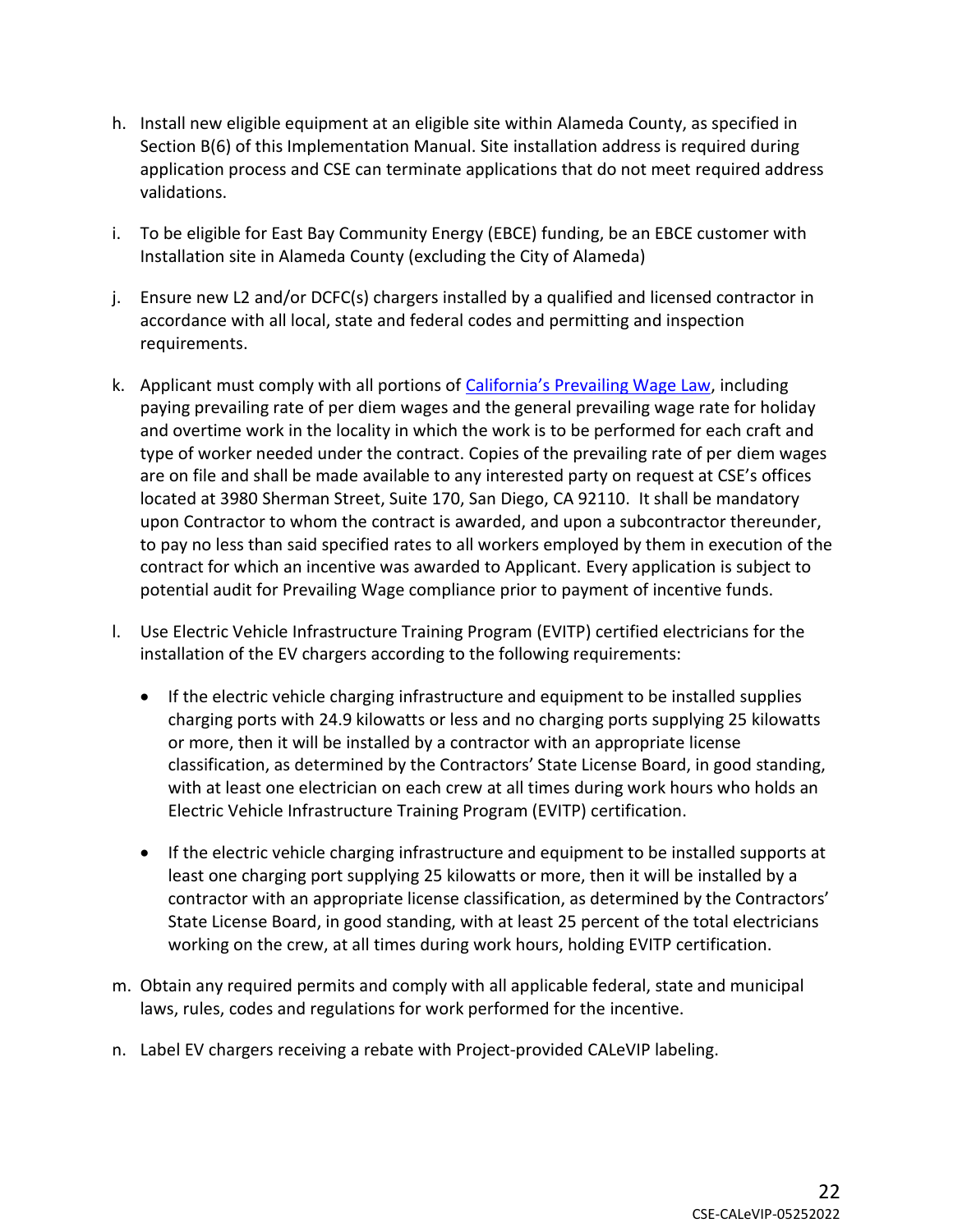- o. Ensure the charger(s) shall remain in service at the project site address for a minimum of 2 years for Level 2 only installations and 5 years for DCFC installations.
- p. Submit information to the [Alternative Fuels Data Center Station Locator tool](https://www.afdc.energy.gov/stations/#/find/nearest)<sup>2</sup> for all chargers incentivized through the Project. Submission is required to receive final rebate payment.
- q. Complete and submit the Project Installation Data form.
- r. Maintain a 2-year network service agreement, for L2 equipment, and 5-year network service agreement for DCFC immediately after the equipment installation.
- s. Be available for follow-up inspection if requested by CSE or Energy Commission; or either entities designated contractor or representative.
- t. Energy Commission reserves the right to request voluntary participation from incentive recipients in ongoing research efforts that support the goals of CALeVIP.
- u. Through submission of an application to the Project, agree to allow the California Energy Commission to utilize your application data for publicly available data tools, included, but not limited to, the Energy Commission's Cost Transparency Tool.

The applicant is responsible for ensuring the accuracy of the information on all incentive applications and required documentation submitted to CSE. Submission of false information on any required documents may be considered a criminal offense and is punishable under penalty of perjury under the laws of the State of California.

### <span id="page-22-0"></span>**2. Research Participation**

CSE reserves the right to request participation from incentive recipients in ongoing research efforts that support the CALeVIP and Project research goals. CSE shall distribute surveys to incentive recipients or use other research methods (e.g. focus groups, etc.) to collect data and other information pertaining to eligible equipment ownership. CSE will identify research parameters and determine the most effective mechanism for obtaining information.

# <span id="page-22-1"></span>**3. Application Process: Level 2 projects only**

To apply for an incentive, applicants must take the following steps:

a. Add [alameda-county-calevip@energycenter.org](mailto:alameda-county-calevip@energycenter.org) to email safe senders list.

<sup>2</sup> <https://afdc.energy.gov/stations#/station/new>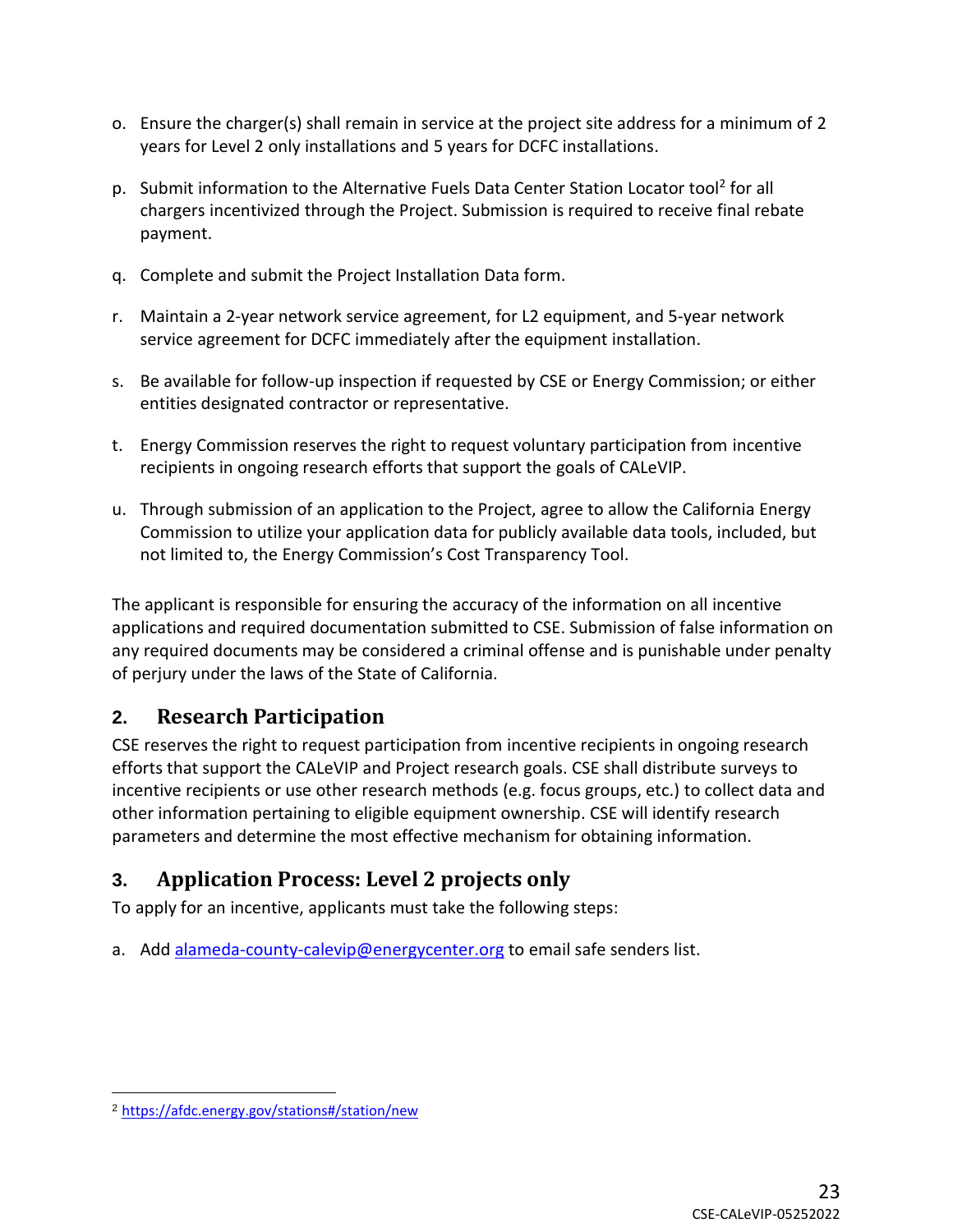- b. Navigate to Project webpage at<https://calevip.org/incentive-project/alameda-county> to view the eligibility requirements and application process information. Click "Apply Now" when the applicant is ready to start the process.
- c. Upload and submit a completed [Site Verification Form](https://calevip.org/sites/default/files/docs/alameda-county/site-verification-form.pdf) within 5 calendar days of application date to avoid application cancellation.
- d. CSE reviews application and confirms project eligibility.
- e. If the application is deemed qualified, CSE sends a Funds Reserved email to notify the applicant to begin the project. The applicant has 270 calendar days (9 months) from the Funds Reserved date to complete the project and submit all required documents.
- f. Applicants must upload and submit required Evidence of Permit submittal or, if upgraded or new utility service is required for the project, Utility Service Design submittal documents within 60 calendar days of the Funds Reserved date. If documents are not submitted within 60 calendar days of the Funds Reserved date, the application will be cancelled, and the funds released back into the Project.
- g. By 270 calendar days (9 months), applicant shall submit remaining installation documents online. Once all required documents are submitted CSE performs a review and if complete application is approved; applicant can expect final incentive check to be mailed within 15 business days of application approval.

If the applicant does not submit the required supporting documentation within the specified 270 calendar days, reserved funds will be released back into the appropriate funding allotment and the site owner or authorized representative will be required to submit a new incentive application.

### <span id="page-23-0"></span>**4. Application Process: DC Fast Charging and Combination Applications**

To apply for an incentive, applicants must take the following steps:

- a. Add [alameda-county-calevip@energycenter.org](mailto:alameda-county-calevip@energycenter.org) to email safe senders list.
- b. Navigate to Project webpage at<https://calevip.org/incentive-project/alameda-county> to view the eligibility requirements and application process information. Click "Apply Now" when the applicant is ready to start the process.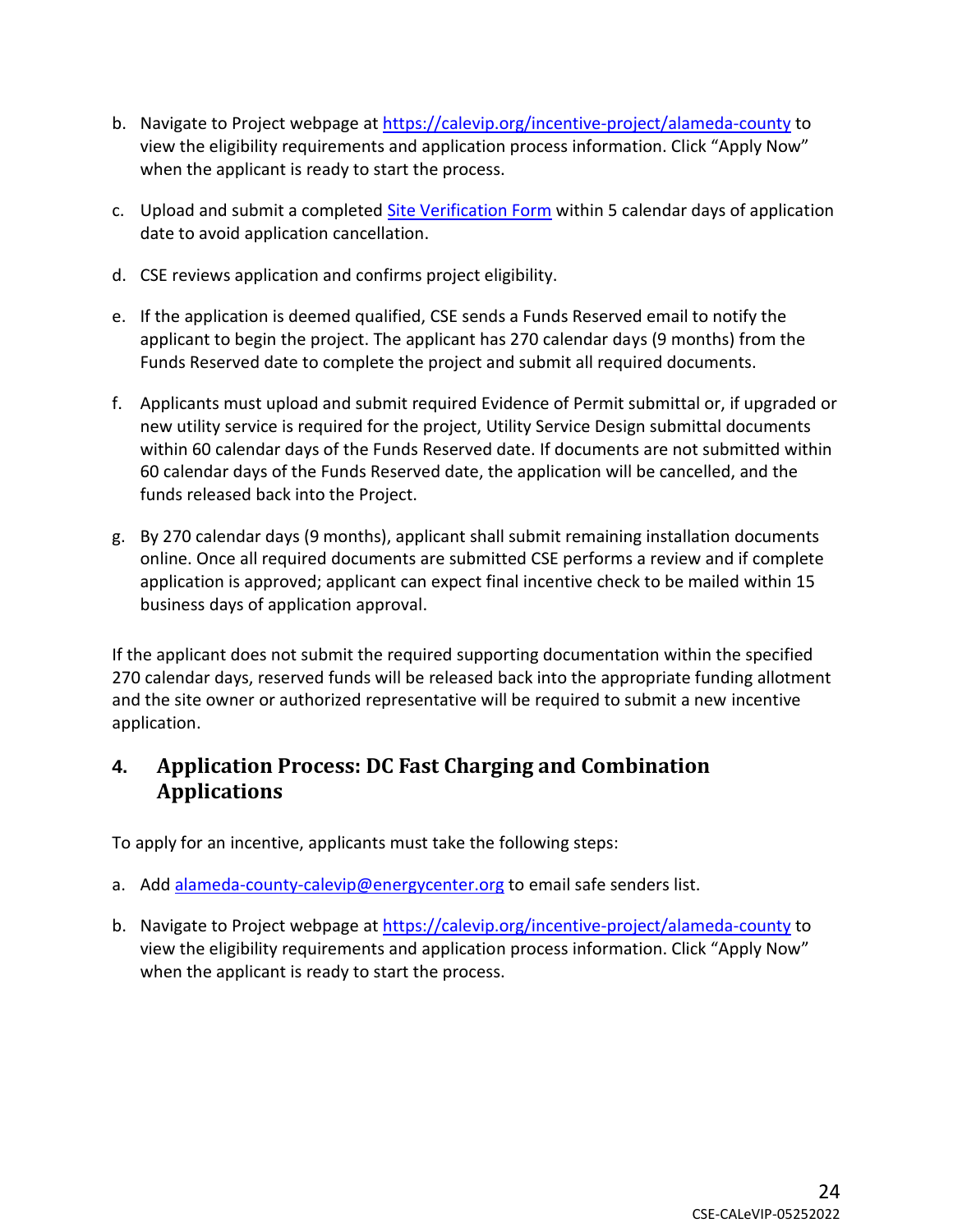- c. Upload and submit a completed [Site Verification Form](https://calevip.org/sites/default/files/docs/alameda-county/site-verification-form.pdf) within 5 calendar days of application date to avoid application cancellation.
- d. CSE reviews application and confirms project eligibility.
- e. If the application is deemed qualified, CSE sends a Funds Reserved email to notify the applicant to begin the project. The applicant has 450 calendar days (15 months) from the Funds Reserved date to complete the project and submit all required documents.
- f. Applicants must upload and submit required Evidence of Permit submittal or, if upgraded or new utility service is required for the project, Utility Service Design submittal documents within 60 calendar days of the Funds Reserved date. If documents are not submitted within 60 calendar days of the Funds Reserved date, the application will be cancelled, and the funds released back into the Project.
- g. For milestone payment: Between the Funds Reserved date and 240 days (8 months) from Funds Reserved date, the applicant may request a milestone payment if the minimum required supporting documentation has been submitted. This milestone payment is calculated as 45% (non-DAC/LIC) or 48% (DAC/LIC) of actual costs. The milestone payment is not to exceed 60% of total reserved funds for the application.
- h. CSE reviews submitted documents and follows up via email if any information is missing or incomplete. If all documents are complete and approved, applicant can expect milestone incentive check to be mailed within 15 business days of application approval.
- i. For final payment: If the project is complete and operational within eight months from the Funds Reserved date, the milestone payment is bypassed, and applicant receives one check for the final incentive payment. If a milestone payment is issued, the final payment isn't determined until all remaining required documentation is submitted. The final incentive payment is calculated based on all eligible project costs. Once all required documents are submitted CSE performs a review and if complete application is approved; applicant can expect final incentive check to be mailed within 15 business days of application approval.

If the applicant does not submit the required supporting documentation within the specified 450 calendar days (15 months) from the Funds Reserved date, reserved funds will be released back into the appropriate funding allotment and the site owner or authorized representative will be required to submit a new incentive application.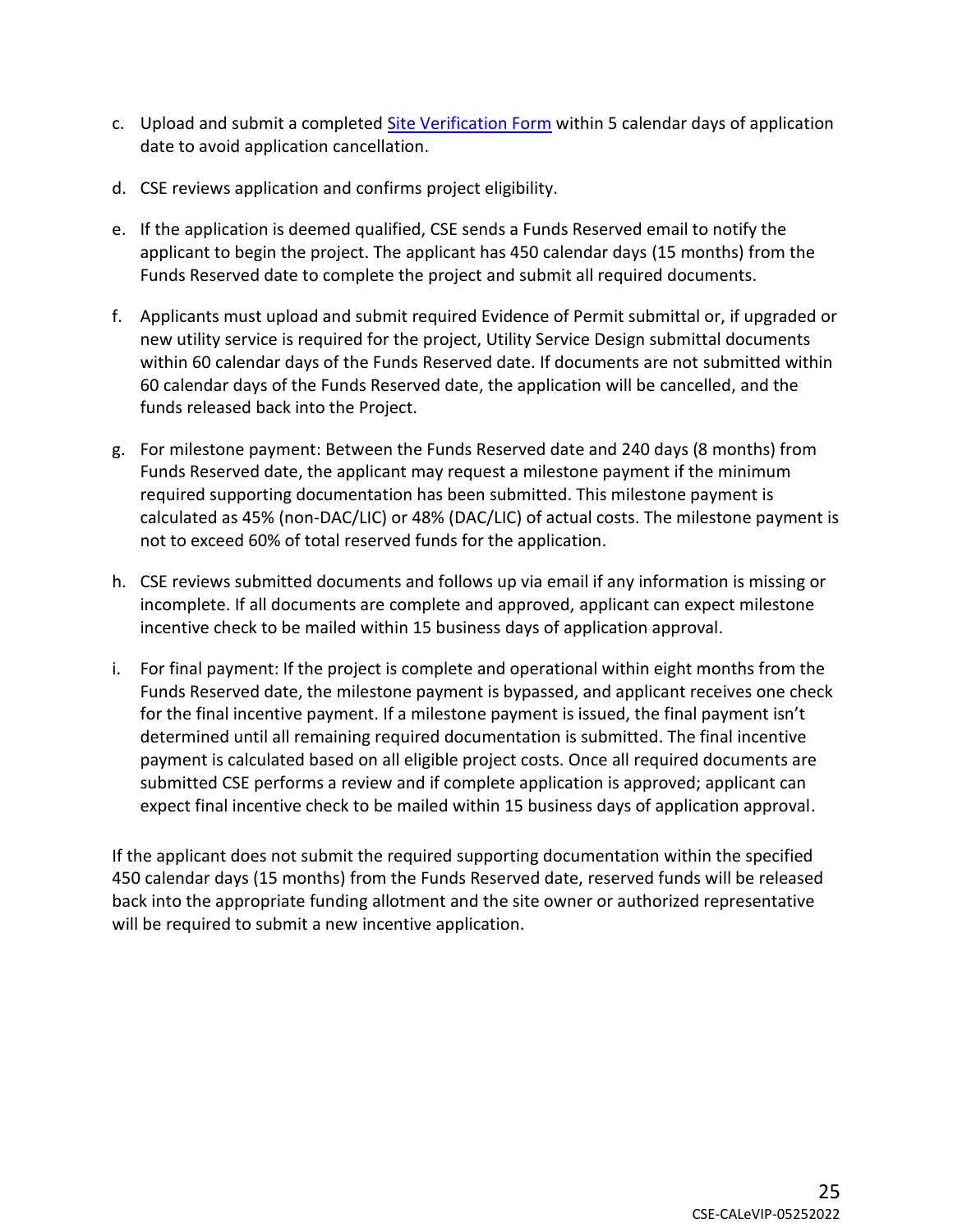### <span id="page-25-0"></span>**5. Required Documentation**

At a minimum, the applicant must provide the following information:

- a. A completed [Site Verification Form](https://calevip.org/sites/default/files/docs/alameda-county/site-verification-form.pdf) providing confirmation that the site owner authorizes the applicant to install the equipment at the site.
	- Applicants have five (5) calendar days from the application date to submit the Site Verification Form. If the form is not submitted within five (5) calendar days, the application will be cancelled.
	- The installation site address entered on the application must match the installation site address listed on the Site Verification Form or the application will be cancelled.
- b. A complete copy of Evidence of Permit submittal or, if upgraded or new utility service is required for the project, Utility Service Design submittal documents.
	- A complete copy of Evidence of Permit submittal includes the following:
		- o Copy of permitting authority (City, County, Special District) building/electrical/construction permit application
		- o Copy of permit plan set/package submitted with building/electrical/construction permit application
		- o Copy of payment receipt for submittal of building/electrical/construction permit
	- A complete copy of Evidence of Utility Service Design submittal includes the following:
		- o Copy of electric utility service/project application
		- $\circ$  Copy of drawing/plan set/package required by the electric utility to be submitted with the utility service/project application
		- $\circ$  Copy of payment receipt for submittal of utility application for service
	- Applicants have sixty (60) calendar days from the Funds Reserved date to submit Evidence of Permit submittal or Utility Service Design submittal documents. If documents are not submitted within sixty (60) calendar days, the application will be cancelled.
- c. Signed application form. For online applicants, a scanned copy of the submitted application signed by the site owner or authorized representative. For applicants who request applications by phone, a complete application with signature and date.
- d. A complete copy of the purchase invoice for equipment. A complete invoice includes proof of payment. It includes an itemization of eligible costs, credits, discounts, and incentives received, if applicable.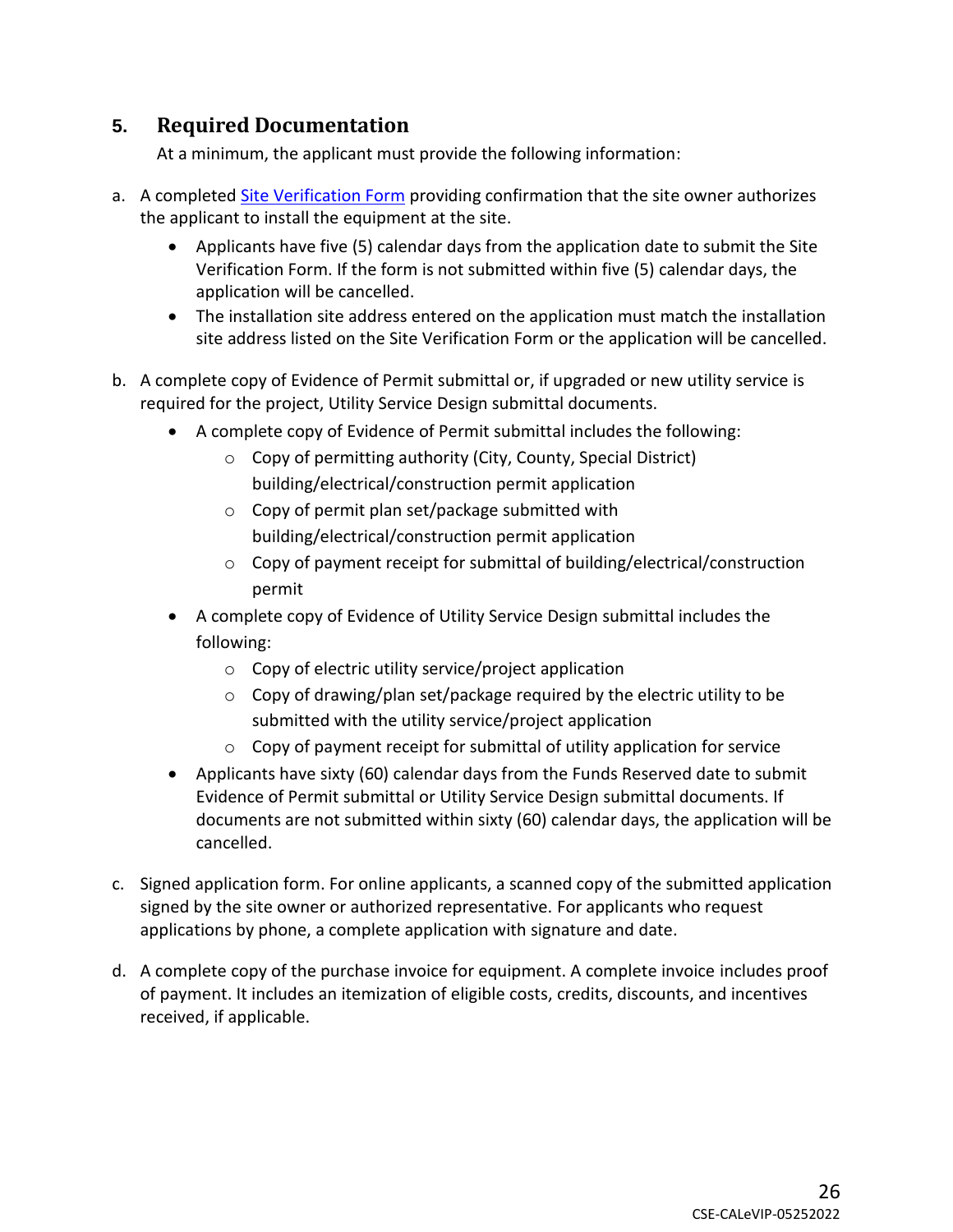- e. A complete copy of the design invoice for engineering and design costs. A complete invoice is executed and may include a signature. It includes proof of payment and an itemization of eligible costs, credits, discounts and incentives received, if applicable.
- f. A complete copy of the purchase invoice for all installation costs. A complete invoice includes proof of payment. It includes an itemization of eligible costs, credits, discounts, and incentives received, if applicable.
- g. A completed and signed Job Site Installation Form.
	- A completed form, certifying that the electric vehicle charging infrastructure and equipment on the customer side of the meter has been installed in compliance with the EVITP requirements, must be submitted to receive both milestone and final payments. If no milestone payment is requested (or if application is not eligible for a milestone payment), a second copy of the job site installation form must be uploaded to the milestone document slot to receive final payment.
- h. A copy of permits. A final signature or sign-off is required.
- i. A copy of signed final inspection card. A final signature or sign-off is required.
- j. If applicable to project installation, a copy of the utility service order.
- k. A minimum of at least two (2) photos of installed and operational equipment, which also clearly displays Project-provided CALeVIP funded labeling.
- l. A photo clearly identifying each equipment serial number on each piece of equipment.
- m. A copy of a network agreement with a two (2) year minimum term for L2 and five (5) year minimum term for DCFC.
- n. Provide CSE access to charging utilization data portal for all chargers.

Documentation must be uploaded and submitted through the Project website. Applicants are required to sign in through the [user dashboard](https://calevip.org/user/login) to upload all required documents. Applicants without internet access may mail the supporting documentation to CSE. *If mailed, submittal date will be determined by U.S. mail postmark.*

For security purposes, supporting documents sent on removable media (flash drives, CDs, DVDs, etc.) is not acceptable. Additionally, applicants are strongly discouraged from emailing their supporting documentation and are encouraged to upload documents for submittal online. However, applicants may email their supporting documentation to [alameda-county-calevip@energycenter.org](mailto:alameda-county-calevip@energycenter.org) with the understanding that applicants accept all risk associated with emailing these documents.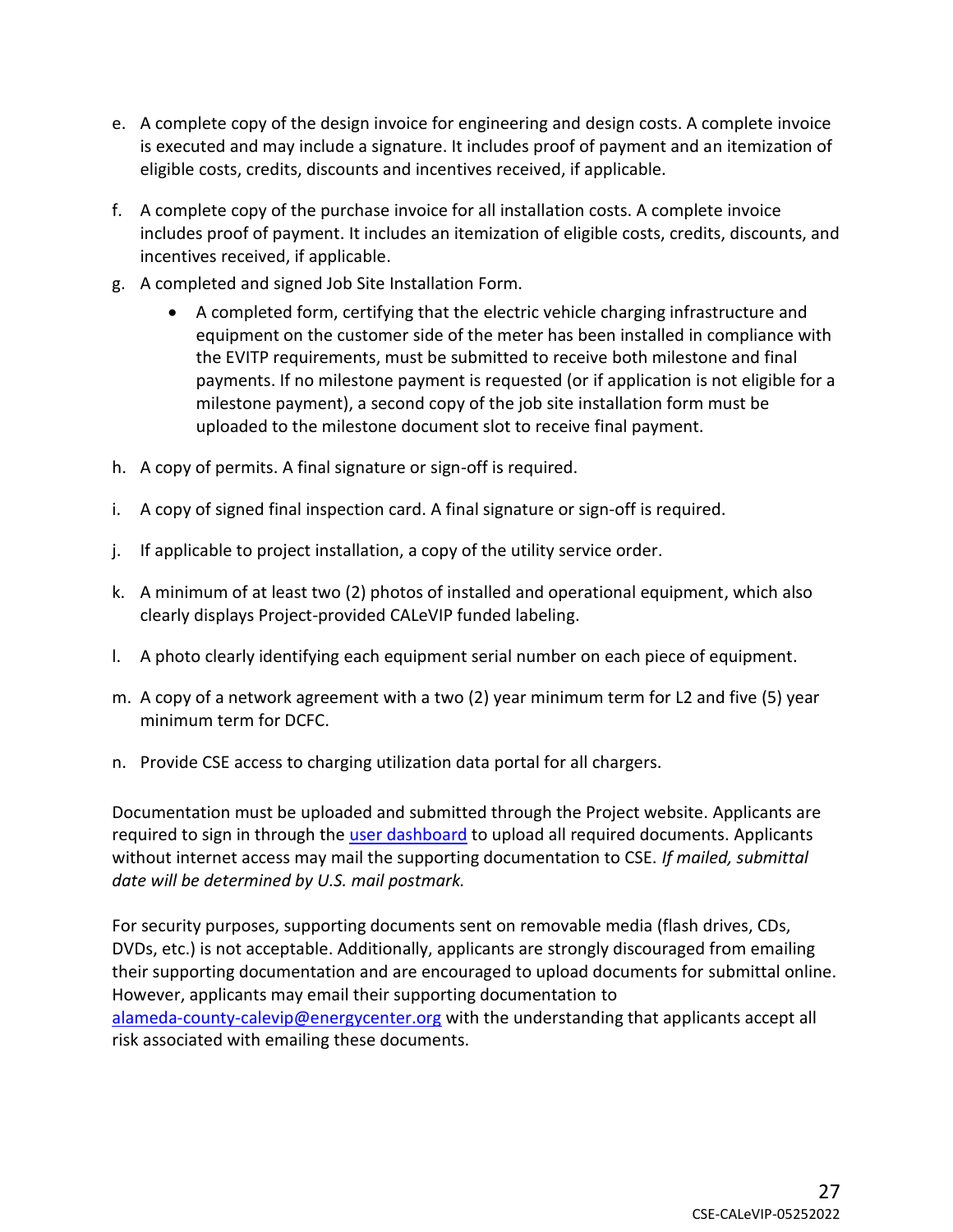# <span id="page-27-0"></span>**6. Installation and Operation Provision**

Applicants participating in the Project are required to keep the equipment operational and meet all applicable Project requirements for a minimum of two years after the installation date for Level 2 equipment and five years for DCFC equipment.

# <span id="page-27-1"></span>**7. Installation Data Required**

Applicants are required to complete an Installation Data form for each application. The purpose of the form is to collect data on the installation process for research purposes and required information includes, but is not limited to, dates of installation milestones, pricing information and permitting timeframes. The Installation Data form is available through the application dashboard and may be completed as information is obtained (progress can be saved). Project staff recommends providing information on the form as the project develops. The form is required to be submitted before the application can be approved and final payment processed.

# <span id="page-27-2"></span>**8. CALeVIP Labeling**

Applicants are required to add Project-provided CALeVIP labeling on a visible location of any chargers that have received a rebate through the Project.

# <span id="page-27-3"></span>**9. Usage/Session Data Required**

Applicants are required to submit two years or five years of session/usage data for the EV charger(s) for Level 2 or DCFC respectively. Data should be submitted in increments of not less than one (1) month and not more than one (1) year. Applicants must grant Center for Sustainable Energy and Energy Commission the rights to directly acquire session/usage data directly from their network provider/operator.

# <span id="page-27-4"></span>**D. DEFINITIONS**

**Active Connector:** The number of DCFC connectors that can concurrently supply the rebated power level at any one time.

**Airport:** Parking facilities at airports that serve the public are eligible Primary sites. Long-term parking uses are not allowed.

**Application Date**: The date an applicant successfully submits an application.

**Battery Electric Vehicle (BEV)**: A vehicle that runs 100 percent on electricity stored in rechargeable batteries and has an electric motor rather than a gasoline engine.

**CHAdeMO:** A Japanese-developed standard for EV DCFC.

**Charger:** Charging equipment (external to the vehicle) used to charge a plug-in electric vehicle.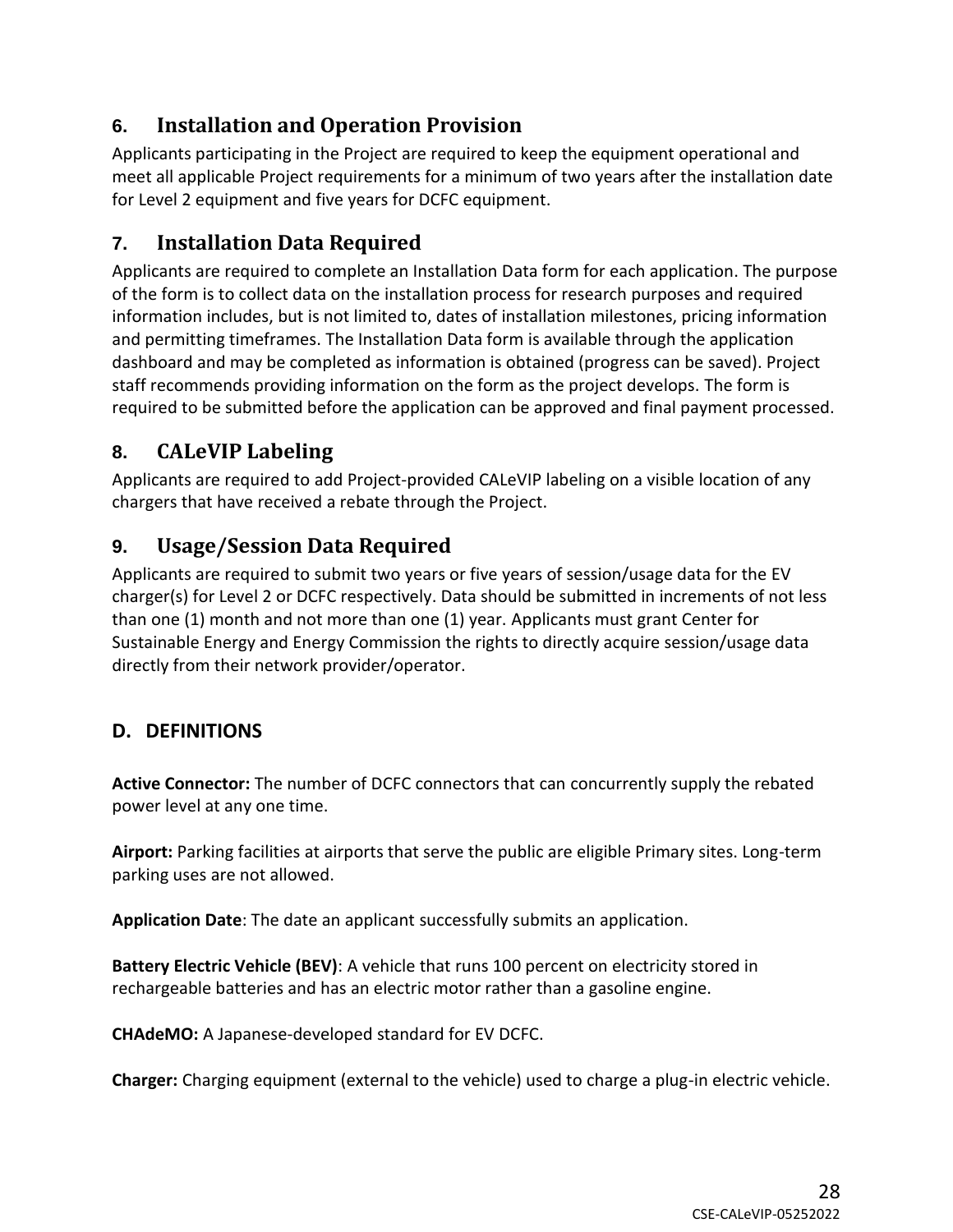**College/University:** Must be an accredited, nonprofit two- or four-year college or university.

**Combination Application**: A project applying for incentives which contains a combination of Level 2 and DCFC chargers at a single site.

**Combined Charging Standard (CCS):** A multi-national developed standard for EV DCFC.

**Connector**: The plug delivering power between the charger and the on-board vehicle charging equipment.

**Disadvantaged Communities (DACs):** These communities are disproportionately burdened by multiple sources of pollution as identified in the California Communities Environmental Health [Screening Tool CalEnviroScreen Version 3.0](https://oehha.ca.gov/calenviroscreen/report/calenviroscreen-30) developed by the California Environmental Protection Agency's Office of Environmental Health Hazard Assessment. Census tracts in the top 25 [percent of CalEnviroScreen 3.0 scores](https://webmaps.arb.ca.gov/PriorityPopulations/) are eligible for the increased incentive through the Project.

**DC Fast Charger (DCFC):** A charger that provides direct current to support charging at higher rates with inputs of 480+ volts and output power ranges of 50 kW and above. They must have a CHAdeMO and/or CCS connector that can serve a vehicle at or above the minimum rebated power capacity without any operational limitations.

**Electric Vehicle Service Provider (EVSP)**: A business that can provide connectivity across a network of chargers. Connecting a central server, the provider manages the software, database, and communication interface that enables operation of the station. Some EVSPs also provide charger installation and contracting services.

**Energy Storage (ES):** A battery that uses a smart energy management system to charge and discharge as needed. Generally, ES is installed as a peak load shaving strategy and can be particularly effective in reducing energy consumption from the grid while L2 or DCFC equipment is in operation. ES equipment is an eligible cost towards the project cost but is not required and does not increase the incentive amount.

**Electric Vehicle Infrastructure Training Program (EVITP):** The Electric Vehicle Infrastructure Training Program (EVITP) provides training and certification for electricians installing electric vehicle supply equipment (EVSE).

**Funds Reserved Date:** The date funds are reserved for a CALeVIP application.

**Guaranteed Max Output:** The maximum power that can be provided per active connector when all active connectors are in use.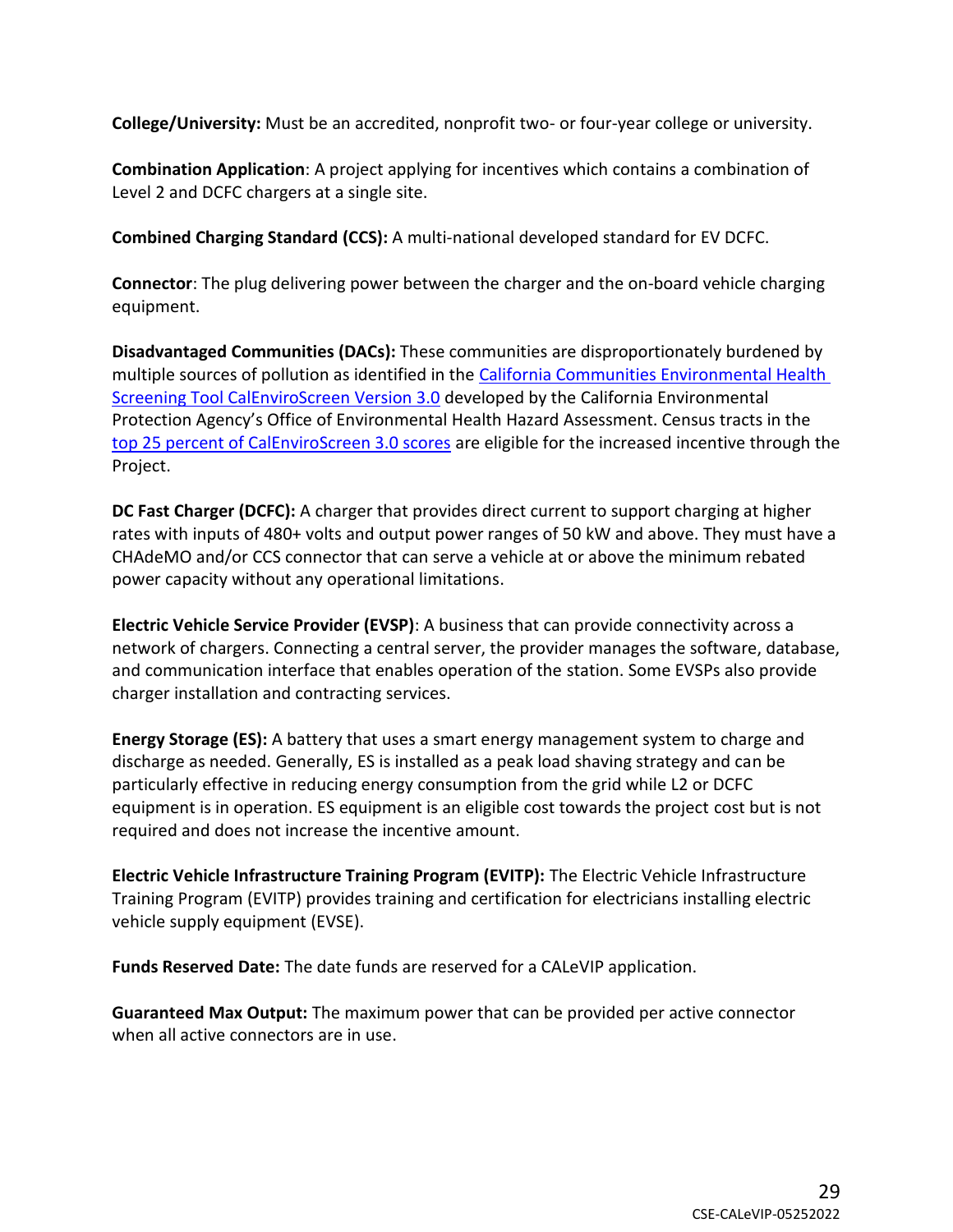**Large Site:** A site that is over 5 acres in size, and/or with over 1320' feet of interior travel, and has a minimum of 43,560 square feet of developed usable floor area. Additionally, a site that is smaller than 5 acres and/or with less than 1320' feet of interior travel but with 217,800 square feet (5 acres) or greater of developed usable floor area is defined as a large site.

**Level 1 Charging (L1):** The slowest form of charging that uses a standard household 110/120 volt alternating current three-prong wall outlet to connect to the vehicle's on-board charger. Level 1 charging is usually accomplished using a portable cord set that is provided with the vehicle and requires no extra equipment or installation.

**Level 2 Charger (L2):** A charger that supplies electricity to a plug-in electric vehicle's onboard charger in the form of alternating current (AC). L2 chargers require a 208/240-volt AC connection.

**Light-duty Fleet**: Groups of motor vehicles owned or leased by a business, government agency or other organization rather than by an individual or family. Chargers may be public or private and must be shared use. Chargers must primarily serve light-duty vehicles but can serve medium and heavy-duty vehicles as a secondary use. Primary use of chargers cannot be for medium or heavy-duty vehicles.

**Light-duty Vehicle**: A vehicle with a Gross Vehicle Weight Rating of 10,000 pounds or less.

**Low-income Community (LIC):** The census tracts, respectively, that are either at or below 80 percent of the statewide median income, or at or below the threshold designated as lowincome by the California Department of Housing and Community Development's (HCD) [2016](http://www.hcd.ca.gov/grants-funding/income-limits/state-and-federal-income-limits/docs/inc2k16.pdf) State [Income](http://www.hcd.ca.gov/grants-funding/income-limits/state-and-federal-income-limits/docs/inc2k16.pdf) Limits.

**Major Highway:** An Interstate highway, US Federal highway, or California State highway.

**Medium- and Heavy-Duty Vehicles:** Vehicles with a Gross Vehicle Weight Rating of over 10,000 pounds.

**MUD Hotspot:** A square mile with a higher density of multifamily properties (5+ units) than in other areas of a community. Applicants can see whether they're located in a MUD Hotspot by visiting this link[: MUD Hotpot Interactive Map.](https://www.google.com/maps/d/edit?mid=1IiJxkT5Rgg7wdcTRpOxplX6f0-tJjuEQ&usp=sharing)

**Nationally Recognized Testing Laboratory (NRTL):** An independent laboratory recognized by the Occupational Safety and Health Administration to test products to applicable product safety standards.

**New Site:** No electrical infrastructure is in place. Conduit installation is acceptable.

**On-board charger**: The actual charging device for L1 and L2 charging, comes factory-installed and converts AC power from the wall to DC power that charges the battery in the vehicle.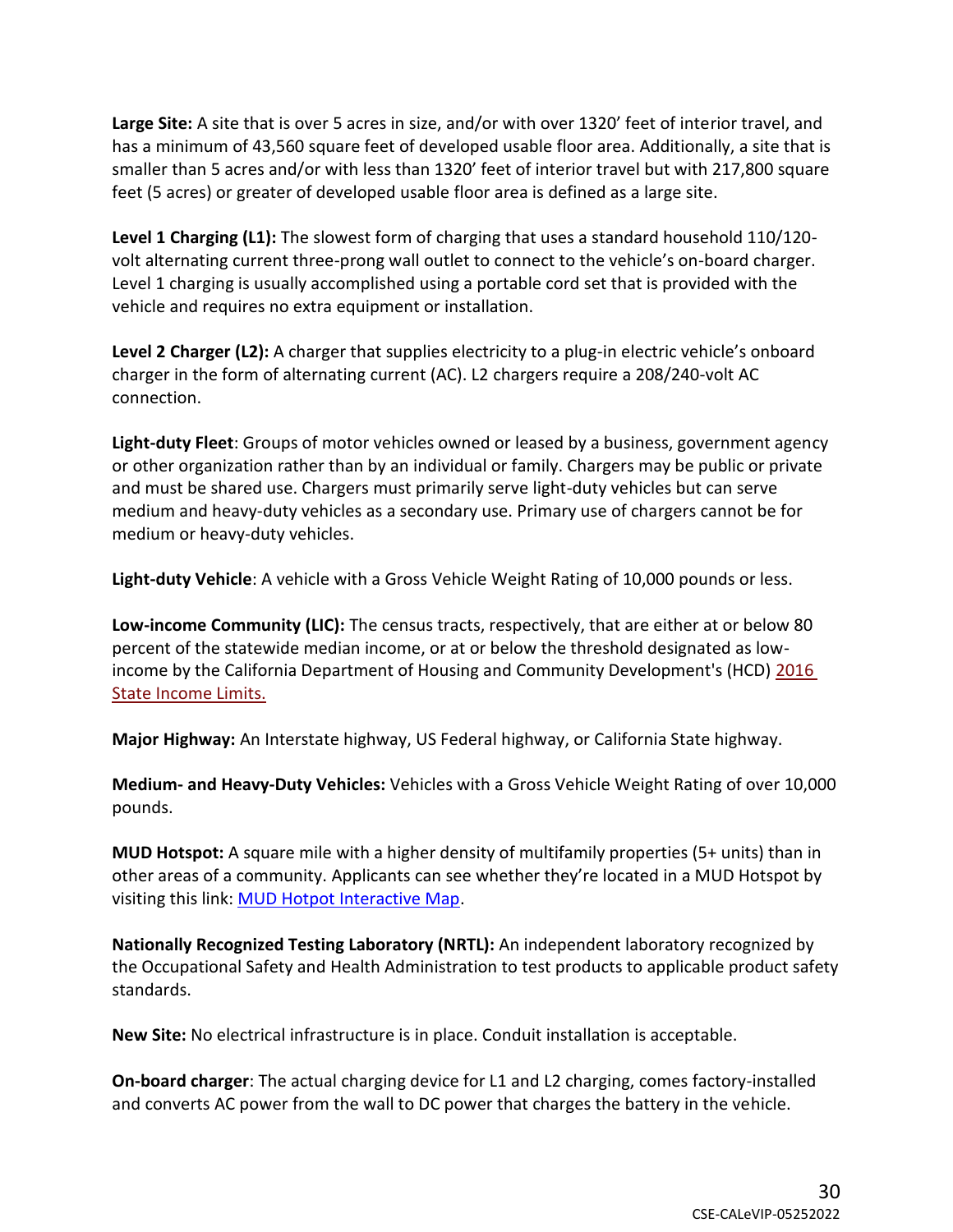**Plug-in Electric Vehicle (PEV):** A vehicle that can be plugged into an electrical outlet or charging device to recharge its battery. There are two types of plug-in electric vehicles: battery electric vehicles and plug-in hybrid electric vehicles.

**Plug-in Hybrid Electric Vehicle (PHEV):** A vehicle that combines two propulsion modes in one vehicle – an electric motor that is powered by a rechargeable battery and a gasoline engine that can be refueled with gasoline.

**Public Transit Hub:** Centers for public transit, including light rail stations, train stations and bus stations. Does not include park and ride lots.

**Replacement/Make-ready:** Existing site wired with all the electrical infrastructure needed to support the installation of EV charging.

- For L2: replacements are allowed only for non-networked EV chargers or older inductive (such as paddle-style) EV chargers.
- For DCFC: replacements are allowed only for non-networked units, units capable of delivering up to 40 kW, or units with only one connector (CHAdeMO or CCS) type.

**SAE J1772:** International standard plug for L1 and L2 electric vehicle chargers.

**Short-term lodging:** A business provides short-term lodging if it offers daily rates for stays lasting less than 30 consecutive nights. Examples of short-term lodging include hotels, motels, inns, and lodges. Short-term rentals, such as vacation rentals, Airbnbs, Vrbos, condos, etc., are not considered to offer short-term lodging.

**Site:** Developed real property substantially under the common control of a single entity serving residents/employees/customers/guests for a common purpose.

**Stub-out:** Includes at least 2-inch minimum spare conduit run with pull rope that is sized, installed and located per the National Electrical Code for future installation of wiring supporting up to a 480-volt AC, 4-wire, 125-kilowatt (kW) load.

**Vehicle-to-grid (V2G):** A system in which plug-in electric vehicles communicate with the power grid to sell demand response services by either returning electricity to the grid or by throttling their charging rate.